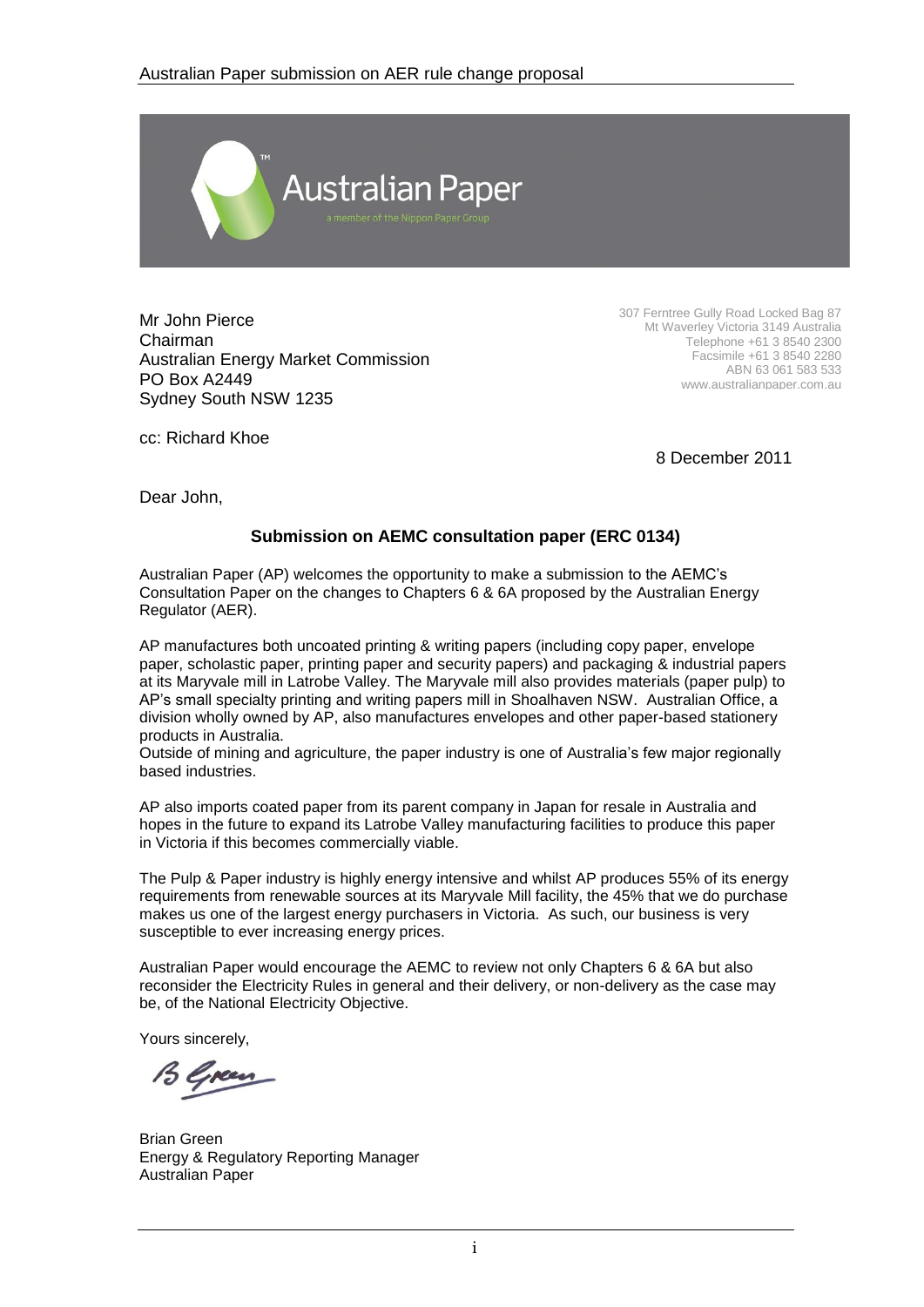#### **SUMMARY**

Transporting electricity on the transmission and distribution networks in the National Electricity Market (NEM) is a significant, capital intensive, industry. For the typical electricity user, the charge for transporting electricity to its point of use is more than 50% of their electricity bill. This charge (and its proportion of the final electricity bill) has risen dramatically over the last five years and will continue to do so for the next five years following recent AER regulatory decisions.

Network Service Providers (NSPs) are a monopoly business and consumers rely upon the AER and AEMC to ensure that the costs that these businesses should be allowed to charge their captive customers are reasonable efficient costs. Australian Paper has the view that normal commercial risk and prudent capex management is not being exercised by the NSPs nor is it being enforced by the AER. Typically this risk is foisted upon consumers and, it would appear, NSPs expect this as of right, and are outraged by suggestions to the contrary.

Our view is that this culture of entitlement has engendered lax cost control amongst most NSPs and rent seeking amongst all of them. In so many respects, the protections provided to the NSPs through the system of economic regulation could not be more different from the relentless competition that shapes ordinary companies in delivering the essential goods and services that our customers want. If the intent of the system of economic regulation of NSPs is to mimic the disciplines arising in competitive markets, it must surely be recognised that outcomes have fallen far short of intentions.

#### **Is there a problem to be solved?**

The NSPs have suggested that to the extent that there is a problem it is that the regulators have failed to understand their businesses, and have been prone to error. On this logic, NSPs are suggesting that even more generous regulatory settlements should have been made.

The NSPs have failed to respond to the evidence in the public domain (some of which is summarised in this submission) that rising demand, ageing assets and historic underinvestment does not adequately explain rising expenditure. Some NSPs have responded to rising demand and have replaced ageing assets at much lower cost than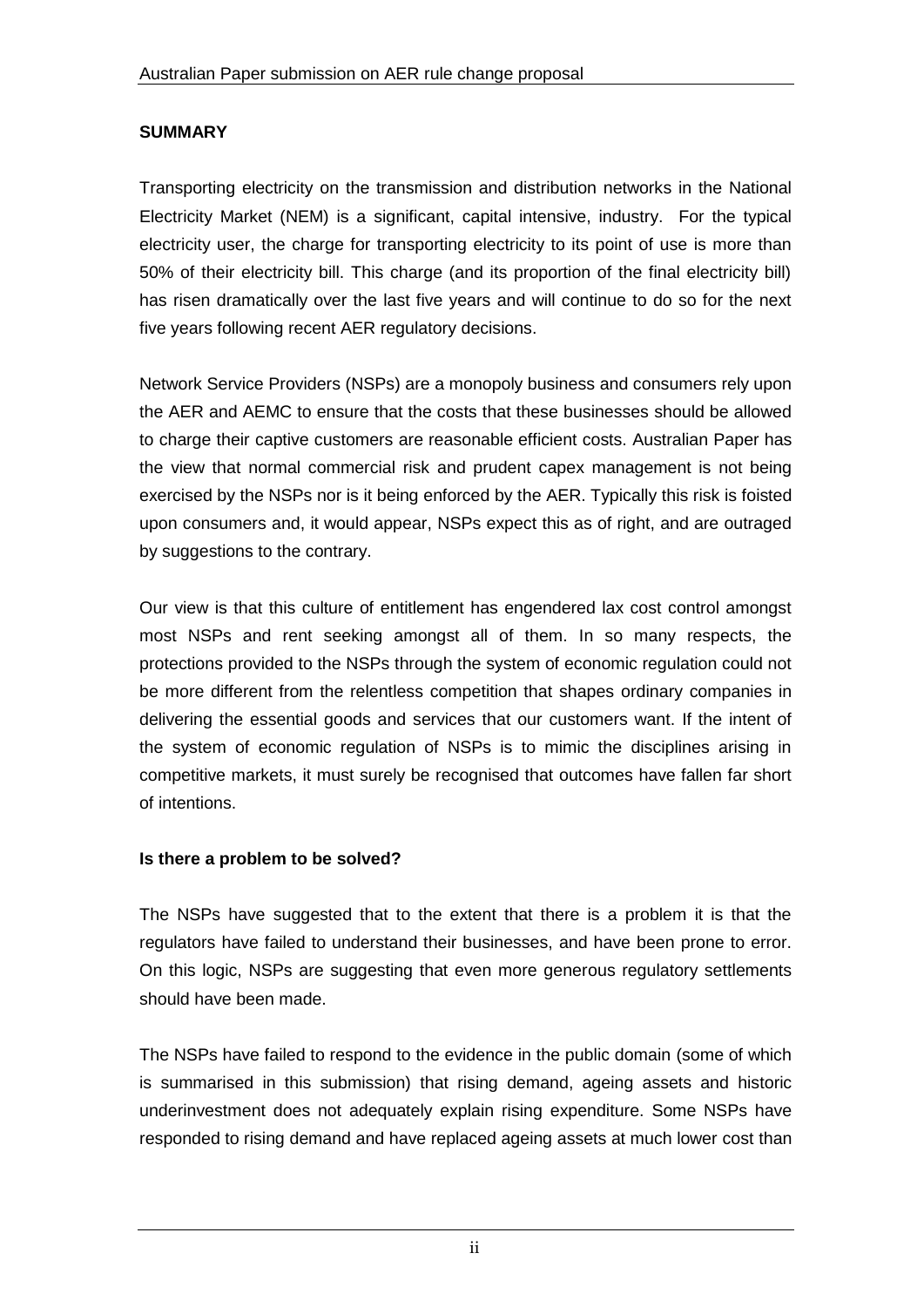others, and there is little evidence to support the conjecture of systematic underinvestment in the past.

On the contrary, significant institutions and individuals are persuaded of the existence of a problem (including the Australian Energy Regulator, the Independent Pricing and Administrative Tribunal, the Garnaut Review, Professor Parry, the Tamberlin Review and the Parry-Duffy Report). If NSPs assert that of all these individuals and institutions are wrong they must produce the evidence for this, not just rely on hollow assertion as is currently the case, at least in the public domain.

#### **Comment on the AER's proposals**

The AER has proposed changes to the electricity Rules that, for the most part, we support. In particular we support the changes to restore the onus of proof on NSPs to justify their proposals (rather than on the regulator to refute them) and removing the presumption in favour of NSPs' proposals that the AER is required to observe.

However, whilst AP supports changes to the Rules in these areas, in a more general sense, we suggest that prescription is not *necessarily* in NSPs interests, and neither is discretion *necessarily* in consumers' interests. For example, giving more discretion to a regulator that was inclined towards NSPs might be expected to result in decisions more favourable to NSPs, than would be the case if there were prescriptive rules that restricted the regulator's ability to do this. As such, we suggest that describing the problem as a dichotomy between prescription and discretion is not useful. The problem is better described as poorly-specified prescription.

AP also supports the AER's proposal to strengthen the incentive on NSPs not to overspend their regulatory allowances. However we are less attracted to the AER's proposals to extend the "contingent project" and "re-opener" provisions (that currently apply to TNSPs) to DNSPs. These additional provisions weaken the capital expenditure disciplines (why bother to constrain expenditure if you can just apply to the AER for a contingent project or cost pass-through, or indeed, apply to re-open the whole decision.

Furthermore these mechanisms create moral hazard, encourage cost shifting and reward rent-seeking. The philosophy underlying price cap regulation is that NSPs will be set a reasonable expenditure allowance (which users would be required to pay) on the clear understanding that the future is uncertain and hence the efficient level of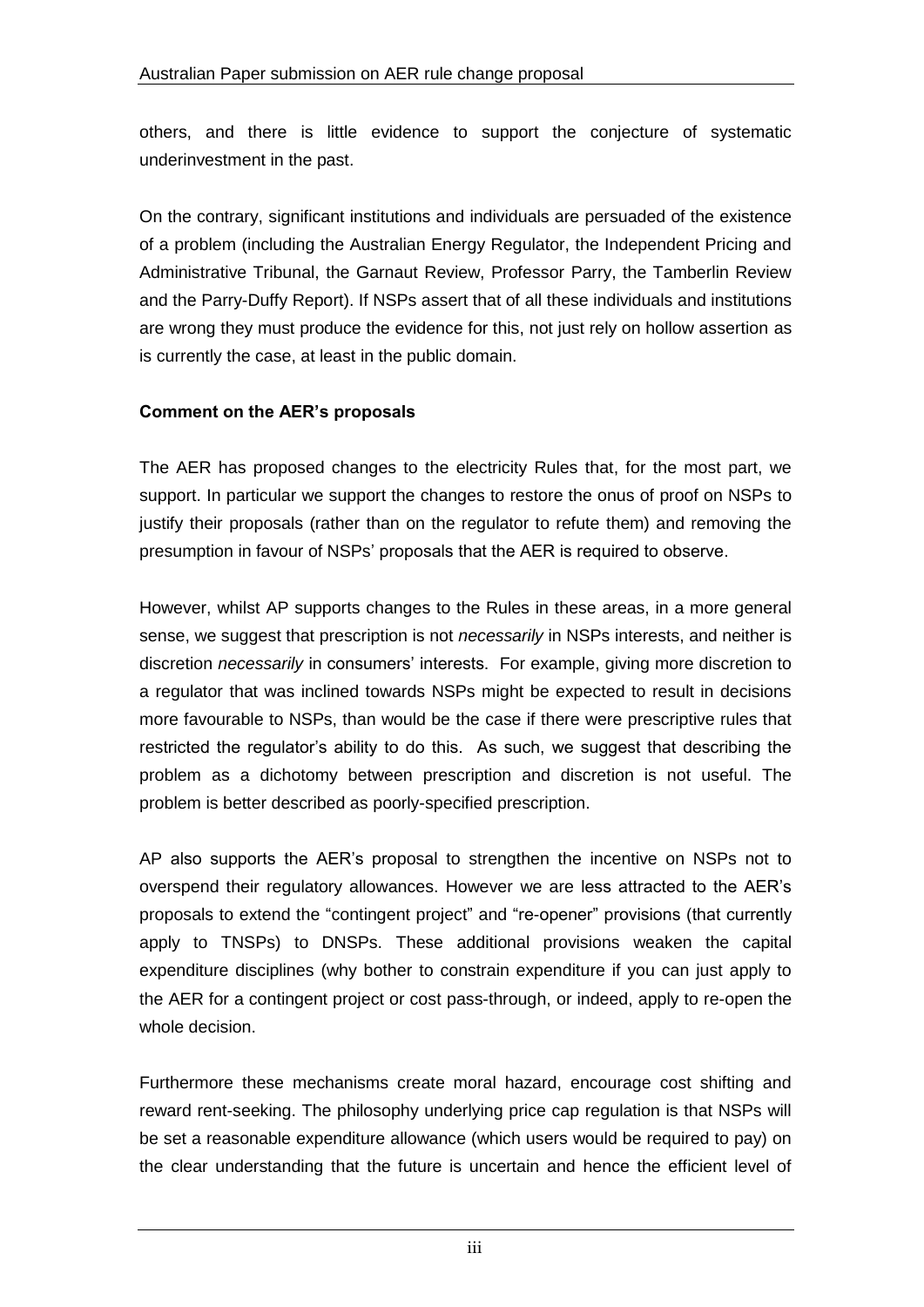expenditure is uncertain. It is for the NSPs to discover the efficient level of expenditure in response to incentives that allow them to increase their profits if they reduce expenditure below regulatory allowances. The price cap regulatory approach recognises that much of an NSP's expenditure program is fungible and that what is lost on the swings will be gained on the roundabouts.

The AER's proposals undermine the philosophy of price cap regulation by providing many other ways in which NSPs may recover expenditure from consumers, other than through the main price control. Presumably the AER was minded to bolster these various forms of cost pass-through on the basis that if it did not do this, NSPs might not be able to meet their reliability targets if future events during the regulatory control period turned out to be less benign than expected. But the arrangements that the AER has proposed are at the expense of weaker cost control and hence higher prices to all energy users.

There are other ways that the AER might ameliorate its concern about reliability of service provision by, for example, strengthening service standard incentives so that NSPs suffer material financial losses if they fail to meet reliability performance standards.

If the AEMC is minded to extend the contingent project and re-openers to DNSPs as the AER has proposed, we suggest that the AEMC might consider protections against cost-shifting, rent seeking and moral hazard. This might be achieved through:

- Some form of "excess" so that NSPs are required to absorb the first \$x millions  $\bullet$ of any claim before costs associated with contingent expenditure; passthroughs or re-openers are reflected in regulated charges;
- Restricting the ability of an NSP to apply for a re-opener or contingent project  $\bullet$ only if the total capex and opex during the regulatory period has exceeded the allowed expenditure for the period.
- $\bullet$ Requiring the NSPs to demonstrate that substitution of projects (as any other business would be obliged to do) had been considered and a detailed report being provided showing why this approach was not a viable option.

On the treatment of the Weighted Average Cost of Capital (WACC), the AER has proposed changes, the effect of which is to leave all aspects of the determination of the WACC to the AER, through periodic reviews that the AER will conduct.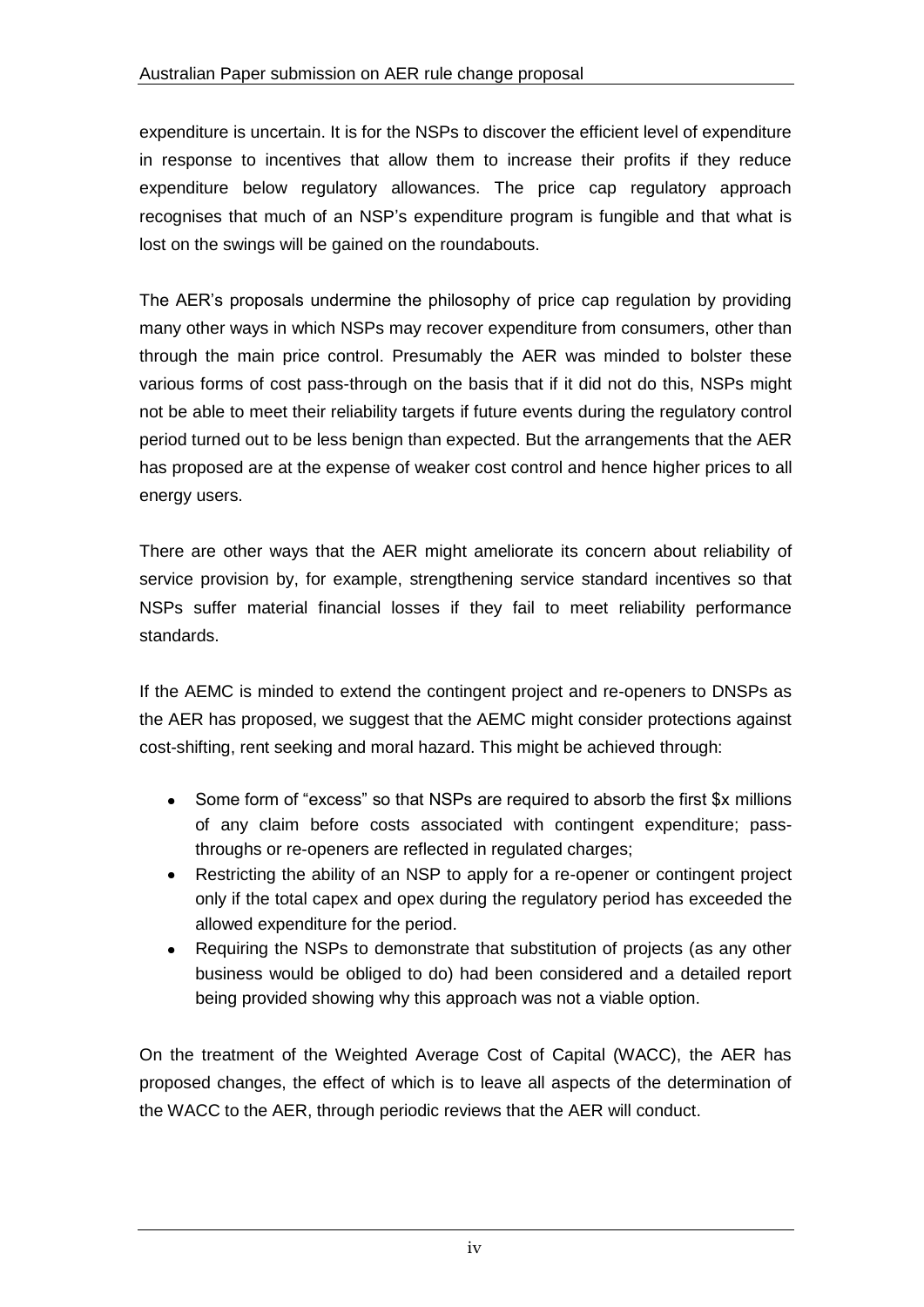Whilst AP agrees with parts of this proposal, we specifically do not agree that the determination of the return on debt should be part of the AER's WACC review. The reasons for this are set out in the Energy Users Rule Change Committee proposal document and AP fully endorses and commends that document to the AEMC.

AP also does not agree that the specification of the risk free rate should be left to the AER – while AP disagrees with the current specification of the risk free rate in the Rules, the fact that it remains in the Rules means than it is subject to correction through proposals that energy users (or others) could make. Energy users would not have the same opportunity to propose changes to the calculation of the risk free rate if it was simply left to the AER's determination.

AP agrees with the AER's proposal to eliminate the "persuasive evidence" clause from Chapter 6 – through this DNSPs have been able to appeal AER WACC decisions on the averaging period for the risk free rate and Gamma. Both appeals have been disastrous for consumers and AP is concerned that the Australian Competition Tribunal was not adequately equipped to deal with these appeals and failed to understand their effect on electricity prices.

Finally the AER has proposed various procedural changes and also changes to the weight it will place on confidential information provided by NSPs. The case for these changes is well made and we support the AER's proposals on this.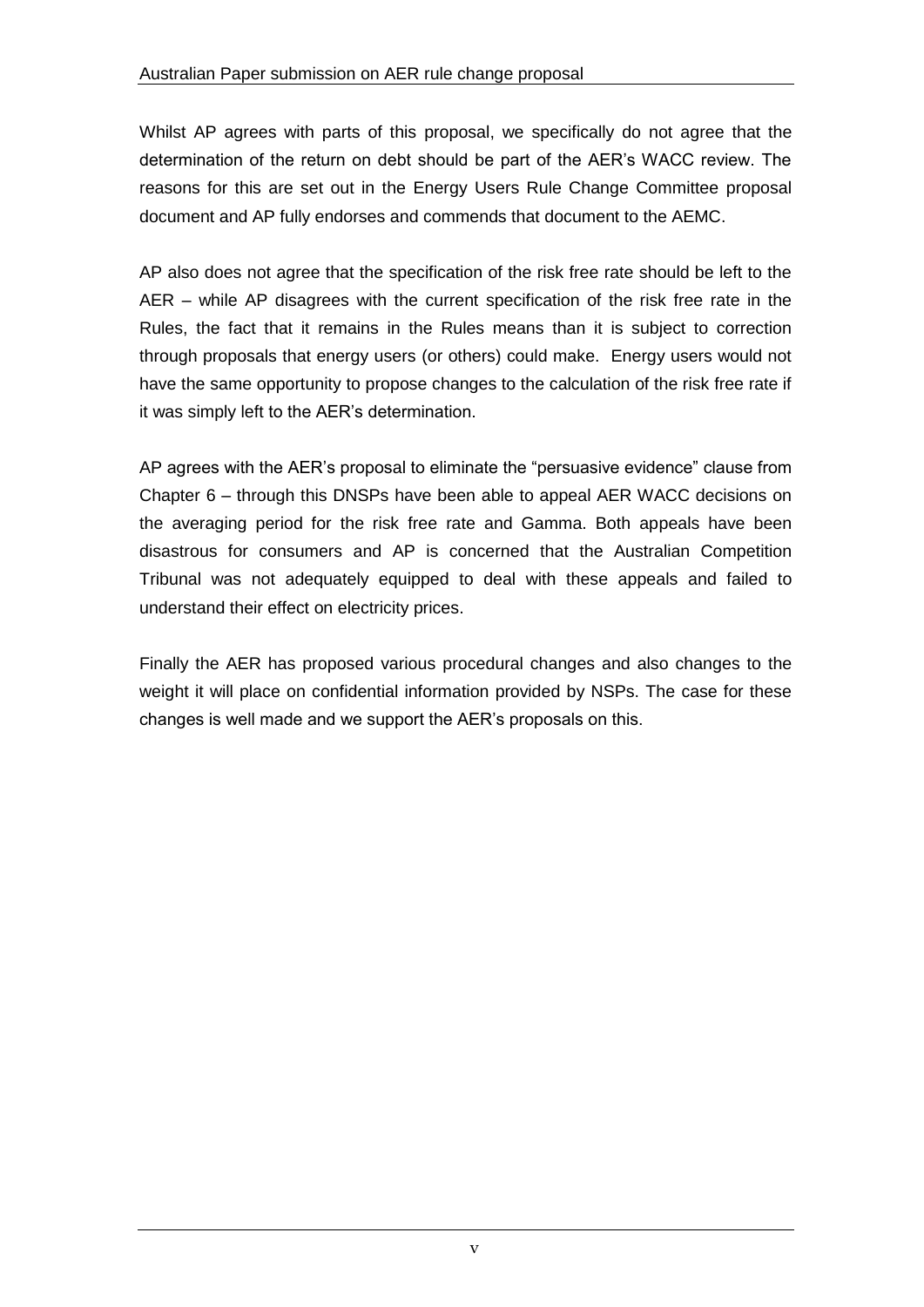### **TABLE OF CONTENTS**

| 3 Is the problem the conduct of regulation or the design of regulation ?15 |    |
|----------------------------------------------------------------------------|----|
|                                                                            |    |
|                                                                            |    |
| 4.2 The AER's proposals for the determination of opex and capex            |    |
|                                                                            |    |
|                                                                            |    |
|                                                                            |    |
| 4.5 The AER's proposals on procedural amendments and confidential          |    |
|                                                                            | 25 |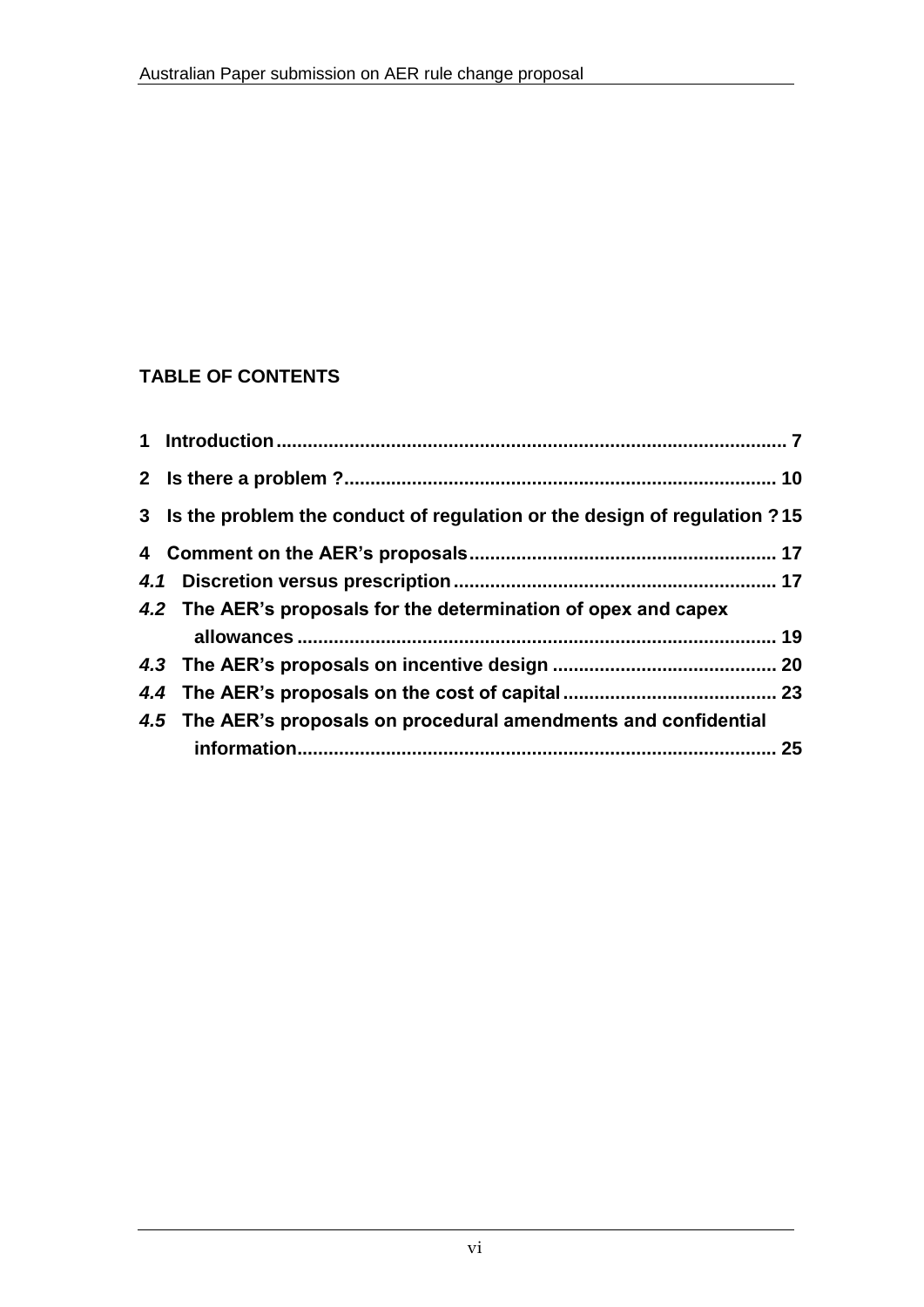# **1 Introduction**

This document is a submission from Australian Paper to the Australian Energy Market Commission's (AEMC's) Consultation Paper on the AER's rule change proposals.

The submission comments on the Australian Energy Regulator's (AER's) proposals to change the Rules and also reflects on discussion and comments made during the AEMC's briefing at the Brisbane Forum on 23 November 2011.

Transporting electricity on the transmission and distribution networks in the National Electricity Market (NEM) is a significant, capital intensive, industry. In 2011 network service providers operating in the NEM will recover regulated revenues of around \$10bn on regulated assets valued at \$64bn. Government owned NSPs in Queensland, New South Wales and Tasmania account for around 75% of these regulated assets and serve around 60% of the nine million connections in the NEM, with the remaining services provided by privately owned NSPs in Victoria and South Australia.

For the typical electricity user, the charge for transporting electricity to its point of use is more than 50% of their electricity bill. This charge (and its proportion of the final electricity bill) has risen dramatically over the last five years and will continue to do so for the next five years following recent AER price/revenue control decisions. These rising charges have had a notable impact on inflation in many States. Outcomes in such a large element of the electricity industry also have a big impact on the productivity of the Australian economy and the welfare of its people.

Network Service Providers (NSPs) are a monopoly business and consumers rely upon the AER and AEMC to ensure that the costs that these businesses should be allowed to charge their captive customers are reasonable efficient costs. Australian Paper has the view that normal commercial risk and prudent capex management is not being exercised by the NSPs nor is it being enforced by the AER. Typically this risk is foisted upon consumers and, it would appear, NSPs expect this as of right, and are outraged by suggestions to the contrary.

When NSPs fail to provide a reliable supply (and this is infrequently the case) they are quick to point the finger at the regulator that, they say, has starved them of funds.

7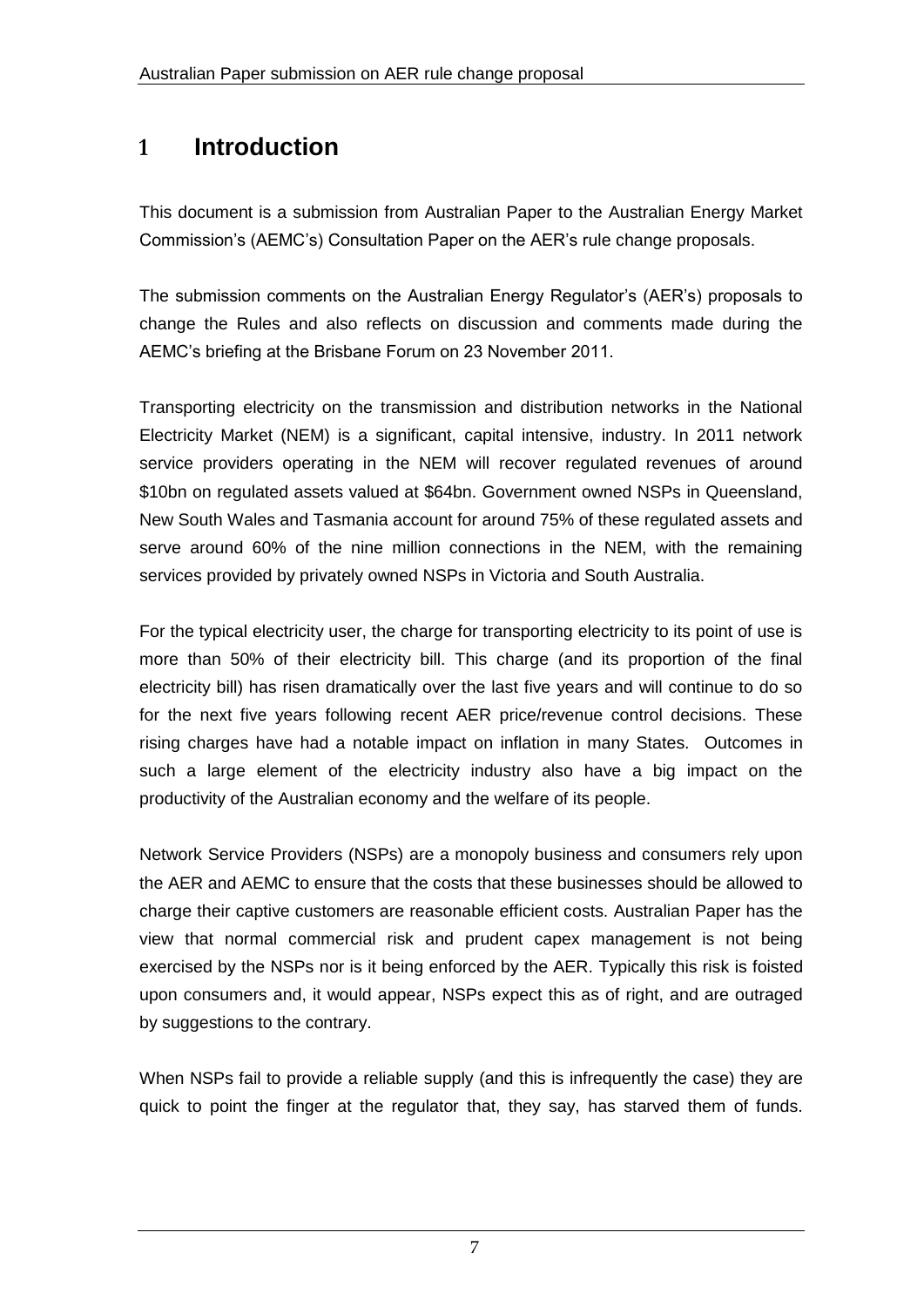Seldom if ever do the NSPs admit that, perhaps, there is more that they could do to manage their businesses better.

Our assessment is that this culture of entitlement has engendered lax cost control amongst most NSPs and rent seeking amongst all of them. In so many respects, the protections provided to the NSPs through the system of economic regulation could not be more different from the relentless competition that shapes normal companies in delivering the essential goods and services that their customers want. If the intent of the system of economic regulation of NSPs is to mimic the disciplines arising in competitive markets, it must surely be recognised that outcomes have fallen far short of intentions.

Energy users – large and small – are paying the price for the consequential inefficiency. This jeopardises the sustainability of our businesses and puts the jobs of our employees at risk. It has gone on for too long and must now be properly addressed.

In his opening remarks at the Brisbane Forum, John Pierce suggested that it is necessary to be realistic about the extent to which changes to the Rules can affect electricity prices. We recognise this. Regulatory design – for which the AEMC is accountable - is one part of the problem. Ownership and regulatory conduct also matter.

Notwithstanding this, regulatory design has a significant impact on the allocation of costs and risks between NSPs and consumers. This affects the dynamism of these monopolies and can help to restore the requirement that they provide services *in the long term interest of consumers*. At the very least, sound regulatory design should be able to ensure that shareholders, not consumers, carry the burden of inefficient investment and operation.

At the Brisbane Forum, John Pierce also alluded to the fact that investors in network utilities have an international investment market and so Australian network utilities are required to compete in that market to attract investment. We agree with this, certainly in respect of the 25% of the NSP sector in the NEM that is privately owned (obviously the same competition for capital does not exist in the 75% of the industry that remains government-owned). More generally however, we strongly endorse the intent of John Pierce's comments and urge the AEMC to conduct comparative analysis into the regulated rate of return on debt and equity (and actual rates of return achieved) and

8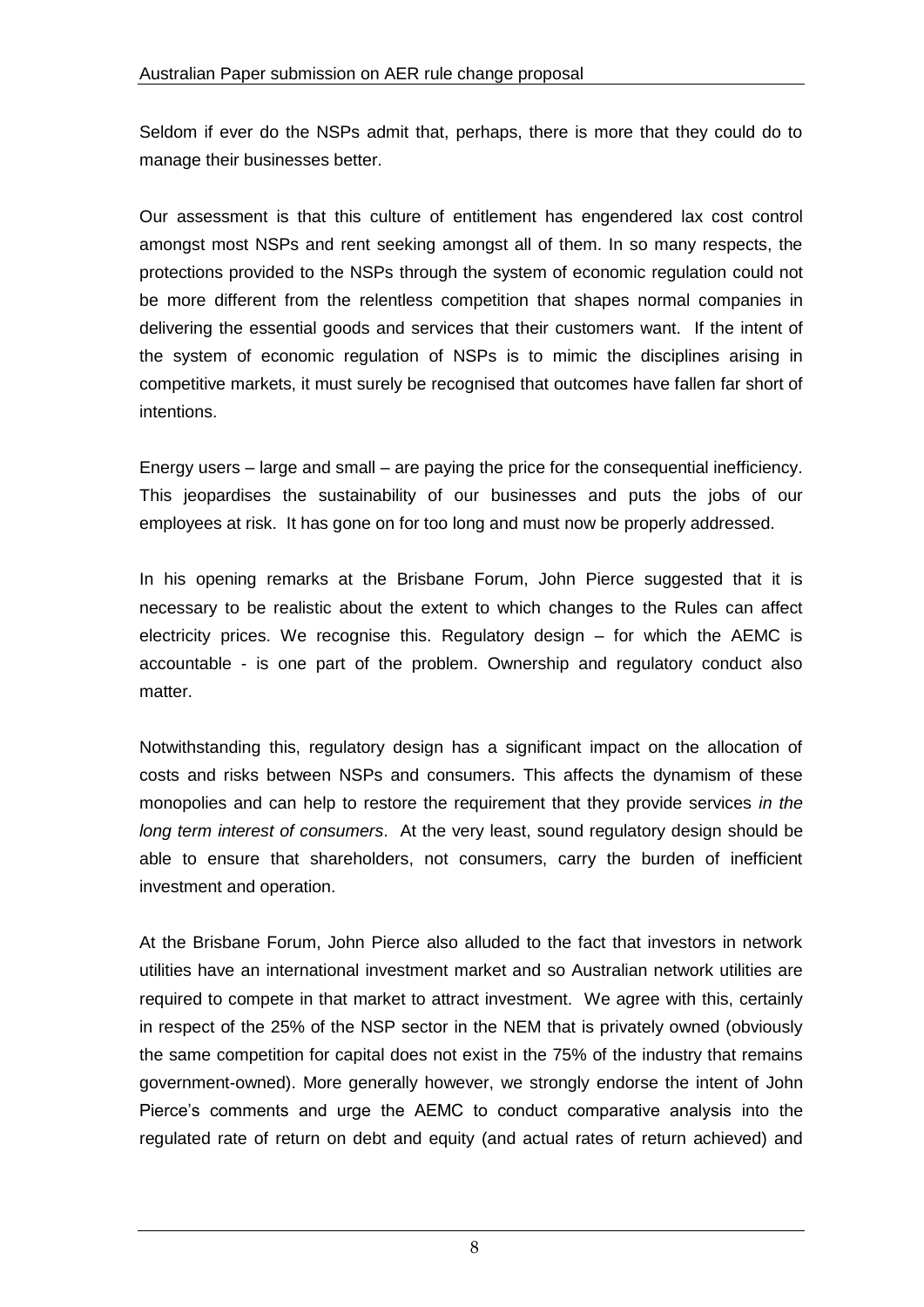also into the design of incentives that apply in the economic regulation of electricity networks in other countries, with those that apply in the NEM. The data needed to do this is abundant and easily available.

The AER has proposed changes to the Rules that AP, for the most part, agrees with. In some areas we would like to see the AEMC take the proposals further forward, and in this submission we set out our initial thoughts on this.

We recognise that meaningful reform will require tough decisions which in turn depend upon the AEMC's resolve and determination. The rule changes proposed by the AER, and also by the Energy Users Rule Change Committee, present the AEMC with an opportunity to make step changes to set the industry on a sustainable and fair course. We call on the AEMC to grasp the opportunity to make these badly needed changes.

The rest of this submission proceeds as follows:

- Section 2 examines the evidence of a problem to be solved. The Energy Network Association and Grid Australia has asserted that there is no problem to be solved. This section provides evidence to refute this assertion;
- Section 3 briefly examines the relationship between the conduct of regulation and the role of regulation.
- Section 4 comments on the AER's proposals. This deals with the particular issue of regulatory discretion, which John Pierce specifically requested comments on, at the end of the Brisbane forum;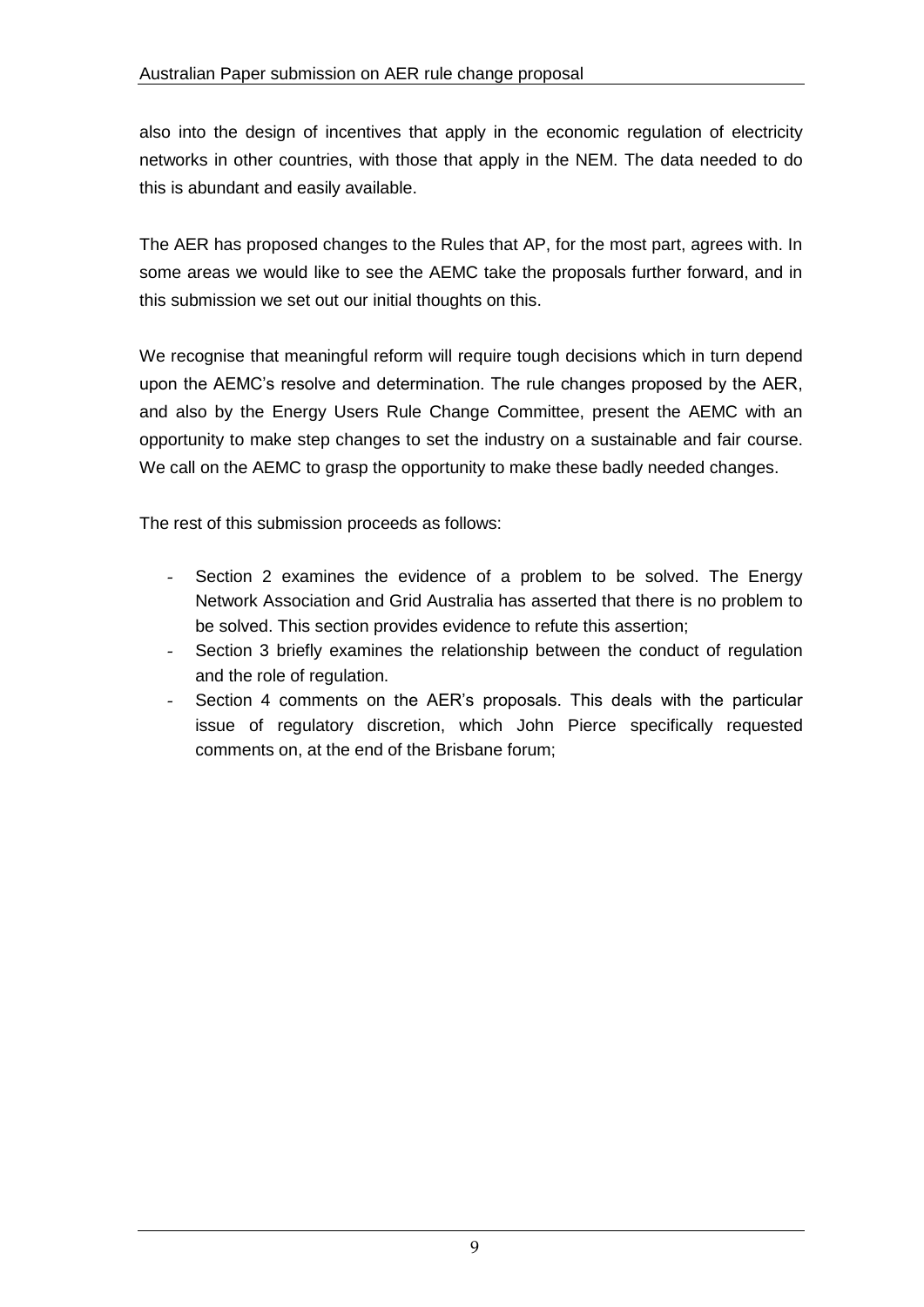## **2 Is there a problem?**

In considering whether there is a problem it is useful to summarise the outcomes that NSPs in NEM have delivered:

- Between 2001 and 2011, government-owned distributors have increased their revenue collection per customer from around \$600 per customer per year to around \$1150 per customer per year. Privately owned distributors will have remained approximately constant at \$600 per customer per year;
- Between 2001 and 2011, the regulated asset base (RAB) per connection for privately owner distributors has remained approximately constant at \$3000 per connection per year. The RAB per connection for government owned distributors has approximately doubled per connection from \$4000 per connection to \$8000 per connection over the same period.
- Between 2001 and 2011, the capitalised expenditure per connection has risen from \$200 to \$300 per connection per year for privately owned distributors, and from \$350 to \$900 per customer per year for government owned distributors.

Outcomes as remarkable as these demand an explanation.

At the AEMC's Brisbane Forum, representatives from Grid Australia and the Energy Networks Association suggested that there was no problem with regulatory design. Instead it was suggested that if the AEMC wished to deal with rising prices, it should find a way to deal with the increasing uptake of air-conditioners, historic underinvestment (which was blamed on over-zealous regulators in the past) and ageing assets. To the extent that the NSPs offered any recognition of regulatory problems, there was a reluctant acceptance by some that, perhaps, the debt risk premium was too generous. They also suggested that the AER was generally an incompetent regulator that failed to understand network businesses and that it was prone to errors that had to be corrected through appeals to the Australian Competition Tribunal (ACT).

The "rising demand, ageing assets, historic under-spending" rhetoric has been a consistent narrative espoused by network service providers, and at times also by regulatory institutions and governments, to justify expenditure or explain politically unpalatable price control decisions. The idea that exogenous variables have driven expenditure outcomes is appealing. Explanations such these offer comfort that businesses, institutions and regulatory frameworks are working as they should and that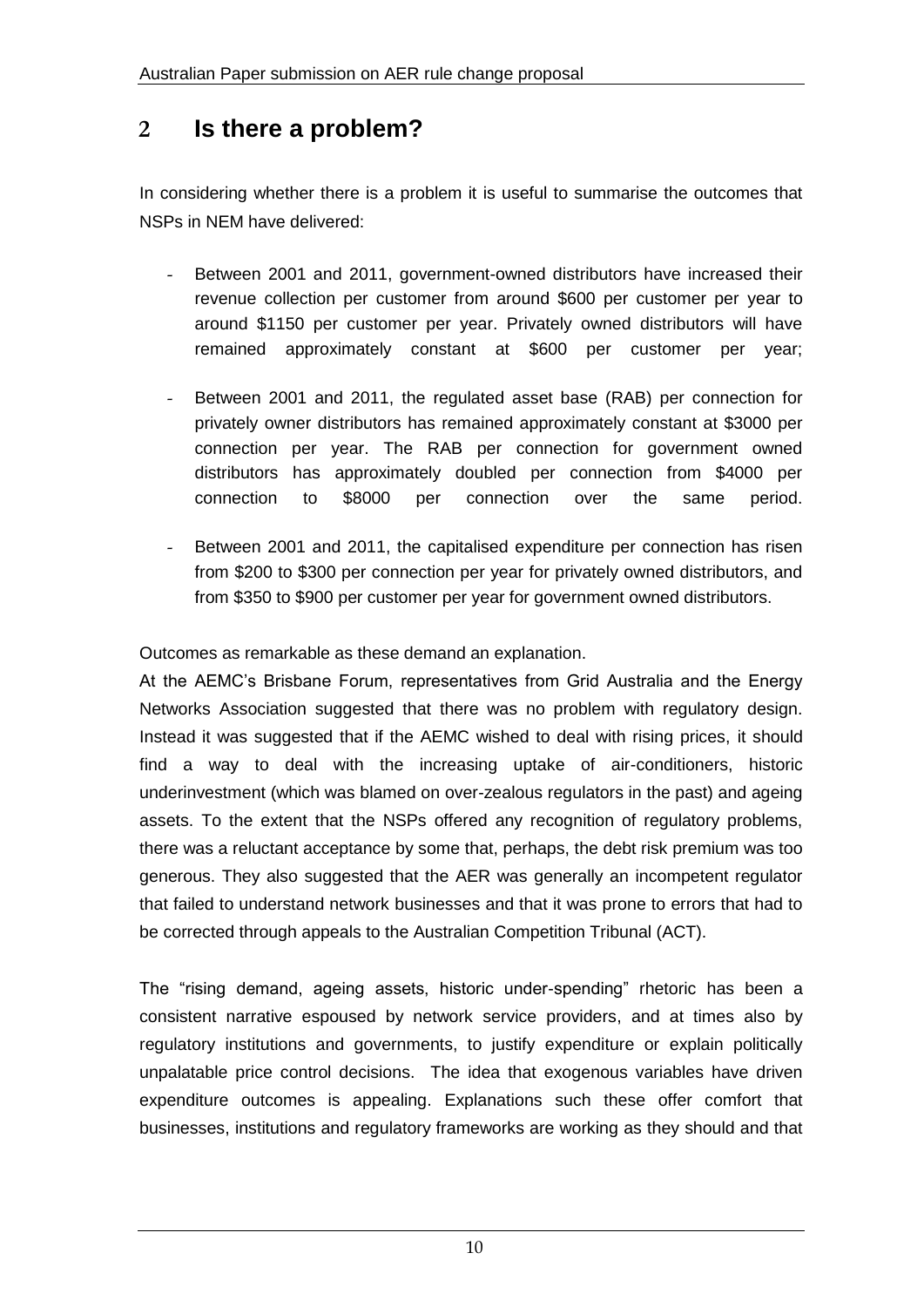the NSPs are responding efficiently to factors which at this point are, unfortunately, causing prices to rise. While this may be an appealing narrative (particularly to the NSPs), the evidence suggests that it is not convincing.

We note that at no point in its rule change proposals has the AER suggested that any of these factors can explain the outcomes that have been observed. We support the AER in this and suggest that there is good evidence to suggest that the expenditure outcomes are not adequately explained by rising demand, ageing assets or historic under-investment. In particular we point to research by Bruce Mountain and Professor Stephen Littlechild in research published through the Electricity Policy Research Group at Cambridge University in 2009 and subsequently in the academic journal, Energy Policy, in 2010<sup>1</sup>. This initial research was subsequently extended in research commissioned by the Energy Users Association of Australia and published in May  $2011<sup>2</sup>$  It is useful to summarise the findings of this research in respect of the claims made by NSPs that expenditure outcomes are attributable to rising demand, ageing assets and historic underinvestment:

- **Rising demand:** the report found that electrical demand has grown more strongly in Victoria than in Queensland and far more strongly than in New South Wales<sup>i</sup>. Yet growth-related expenditure allowed by the AER has been four times higher per connection for government owned distributors in New South Wales and Queensland than for privately owned distributors in Victoria and South Australia. This suggests the main issue seems to be an inefficient response to demand growth by government owned distributors, sanctioned by the regulator.
- Ageing assets: the report found that government owned distributors in New South Wales and Queensland have an effective average remaining asset life of 31 years. The private distributors claim 22 years effective average remaining asset life. If the replacement of ageing assets is an explanatory factor then it would be expected that privately owned distributors would be spending more to replace assets that are nearer the end of their lives. Yet the government owned distributors have been given regulatory allowances that result in them charging

 $\overline{a}$ 

<sup>1</sup> Mountain, B.R., Littlechild, S. C., May 2010. *Comparing electricity distribution network revenues and costs in New South Wales, Great Britain and Victoria.* Energy Policy 38 (2010) 5770–5782 <sup>2</sup> Mountain, B.R., May 2011. *Australia's rising electricity prices and declining productivity: the contribution of its electricity distributors.* Energy Users Association of Australia, Melbourne.

<sup>i</sup> The *rate* of demand growth has been comparable in Victoria and Queensland.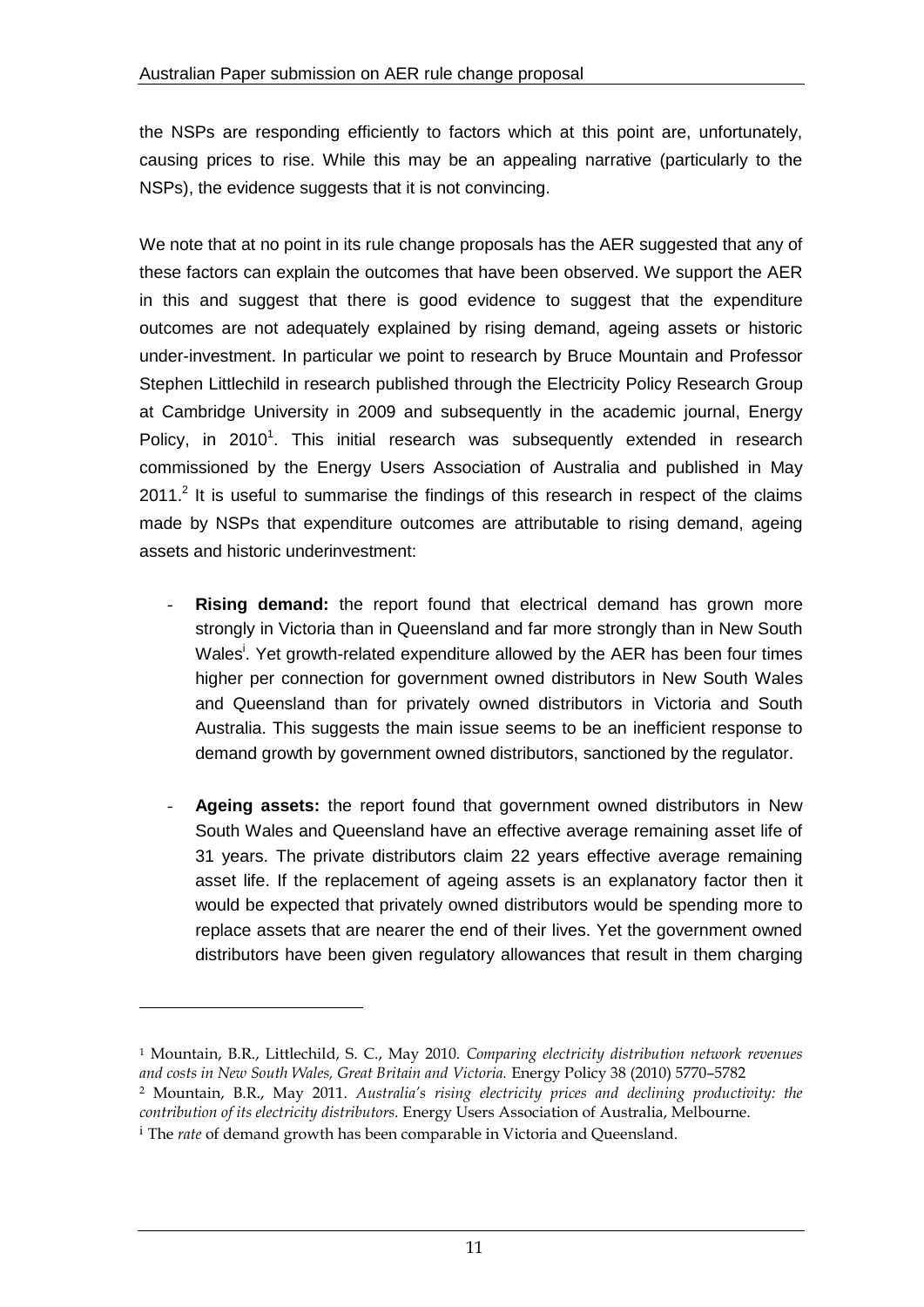energy users four times more per connection to replace ageing assets, than the privately owned distributors charge. This suggests the main issue is an inefficient response to asset ageing by government owned distributors and this inefficient response has been approved by the AER.

- **Historic underinvestment:** the report found that the New South Wales Government and the Energy Supply Association of Australia commissioned studies in the 1990s that concluded that NSW distributors were inefficient and their capital productivity was poor. The synthesis report describing these studies was authored by John Pierce et al. Its logical conclusion is historic overinvestment, *not under-investment*, by NSW distributors. Since the time of those studies, expenditure by New South Wales distributors has consistently risen, not fallen, in absolute terms and per customer served. In Queensland in 2004 the Independent Panel (otherwise known as the Somerville Review) concluded that under-investment explained poor service outcomes by Queensland distributors. But the service outcomes for Queensland's biggest distributor that serves threequarters of Queensland's users were above the Australian average. For the other distributor, it is not clear that the problem was historic underinvestment rather than co-ordination and planning deficiencies following Government approved, but apparently poorly executed, mergers in the previous five years.

Instead of this troika of exogenous variables, the Mountain report pointed to the role of ownership, the conduct of regulation, asset valuation, and arrangements for appeal along with regulatory design as factors that might explain the observed outcomes.

Other significant institutions and individuals have come to similar conclusions. For example the Parry-Duffy report commissioned by the Government of New South Wales in December 2010, pointed to the scope for greater efficiency in the NSW NSPs to fund price reductions and in conclusion noted:

"…*dual and conflicting roles that government has as owner of the network businesses and as policy maker*".

The Parry-Duffy report then suggested that the resolution of this:

"*would enable a more coherent balancing of public policy objectives against the commercial objectives of the (network) businesses*" … and would also enable … "*a more appropriate consideration of the drivers for network expansion and upgrades that drive large increases in capital expenditure and operating costs*".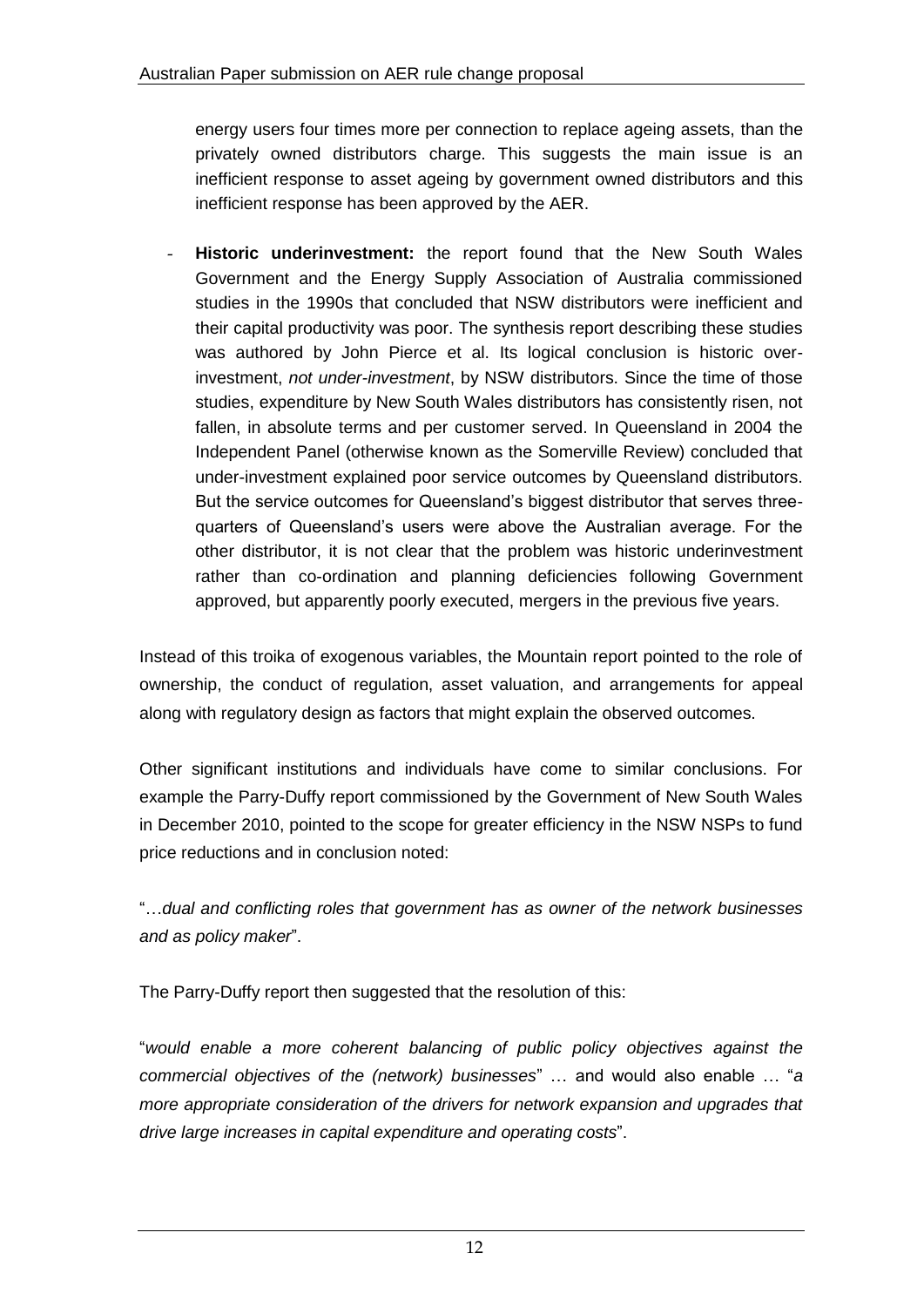To speak plainly, Parry-Duffy's assessment is that Government ownership of networks in NSW had affected expenditure decisions to Government's benefit but to energy users' detriment.

The Garnaut Update Report in 2011 concluded that flaws in the regulatory design, arrangements for the appeal of regulatory decisions and continued government ownership had led to excessive allowed returns which had in turn led to "*overinvestment in networks and unnecessarily high prices for consumers*". 3

In June 2011, Professor Tom Parry, previously the Chairman of the Independent Pricing and Regulatory Tribunal, said that:

*".. the fundamental role of incentives appears to be missing from regulation today. The regulator doesn't appear to accept that a business will drive all of its costs, including efficient financing costs, so that customers can share in those benefits. And some of the businesses, notably the government-owned businesses, are not demonstrating the same governance drivers that gives the regulator confidence that the incentive model will work. For incentive regulation to work, the owners and management of the regulated network need to actively seek out every opportunity to drive efficiency in all the costs of the businesses. Whether all of the government-owned businesses in NSW and Queensland (and Western Australia) have the same drivers that we saw in the 1990s and early 2000s is starting to be questioned. And if governance is not transparently aligned to efficiency incentives, then the Australian regulatory model is very close to broken. How to fix it? That is the billion-dollar question. Hopefully, policymakers at state and national levels of government will re-engage with this critical area of micro-economic reform. They need to; there is substantial economic welfare at stake."*

In July 2011, the Independent Pricing and Regulatory Tribunal (IPART) expressed concern that

 $\overline{a}$ 

<sup>3</sup> Garnaut, R. 2011. "*Garnaut Climate Change Review – Update 2011, Update Paper 8: Transforming the electricity sector".* Pages 38 to 47.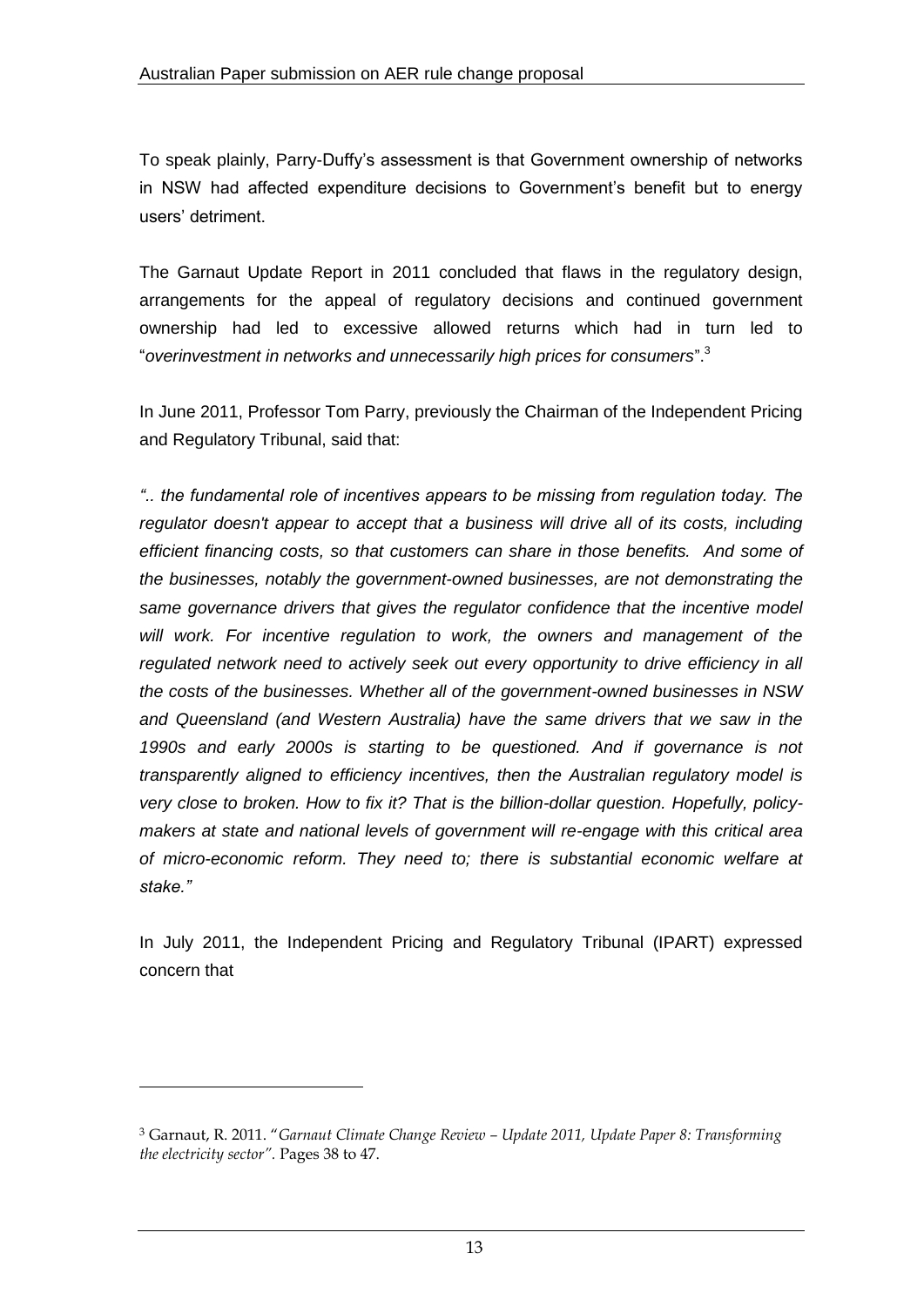"…*network costs are higher than necessary, because of certain aspects of the current regulatory framework, including the economic regulation of networks under the National Electricity Rules (NER) and the standards for network reliability and security*."<sup>4</sup>

#### IPART then suggested that

"*economic regulation aspects of the NER, including the placement of an unusually high burden of proof on the regulator, unbalanced rules for appeal and prescriptive approaches to determining the network businesses' returns, may bias decisions in favour of higher prices and inefficient outcomes*."<sup>5</sup>

In October 2011, the Tamberlin Report concluded that

"*Overall, the evidence before the Inquiry tends to support the view that privatisation of the network businesses would lead to efficiency gains over time. This would result in more effective capital investment, which should result in a reduction in the charges permitted to be levied for the business in the next regulatory period.*" 6

Finally, we understand that IPART completed a report on the productivity of the New South Wales distributors in 2010, for the Treasurer of New South Wales. We understand that this report examines the steep decline in the productivity of the NSW distributors, and that it may be publicly available soon.

There can be no doubt about the existence of a problem that merits thorough examination by the AEMC, and whose resolution demands far reaching changes. As we noted earlier, it would be inappropriate to apportion all of the blame for the outcomes on regulatory design, nevertheless we submit that this is part of the explanation. The next sections explore this in greater detail.

1

<sup>4</sup> IPART, June 2011. "*Changes in regulated electricity retail prices from 1 July 2011*", Draft Report. Page 82.

<sup>5</sup> Ibid.

<sup>6</sup> Tamberlin, October, 2011. "*Final Report of the Special Commission of Inquiry into the Electricity Transactions*". Page XX.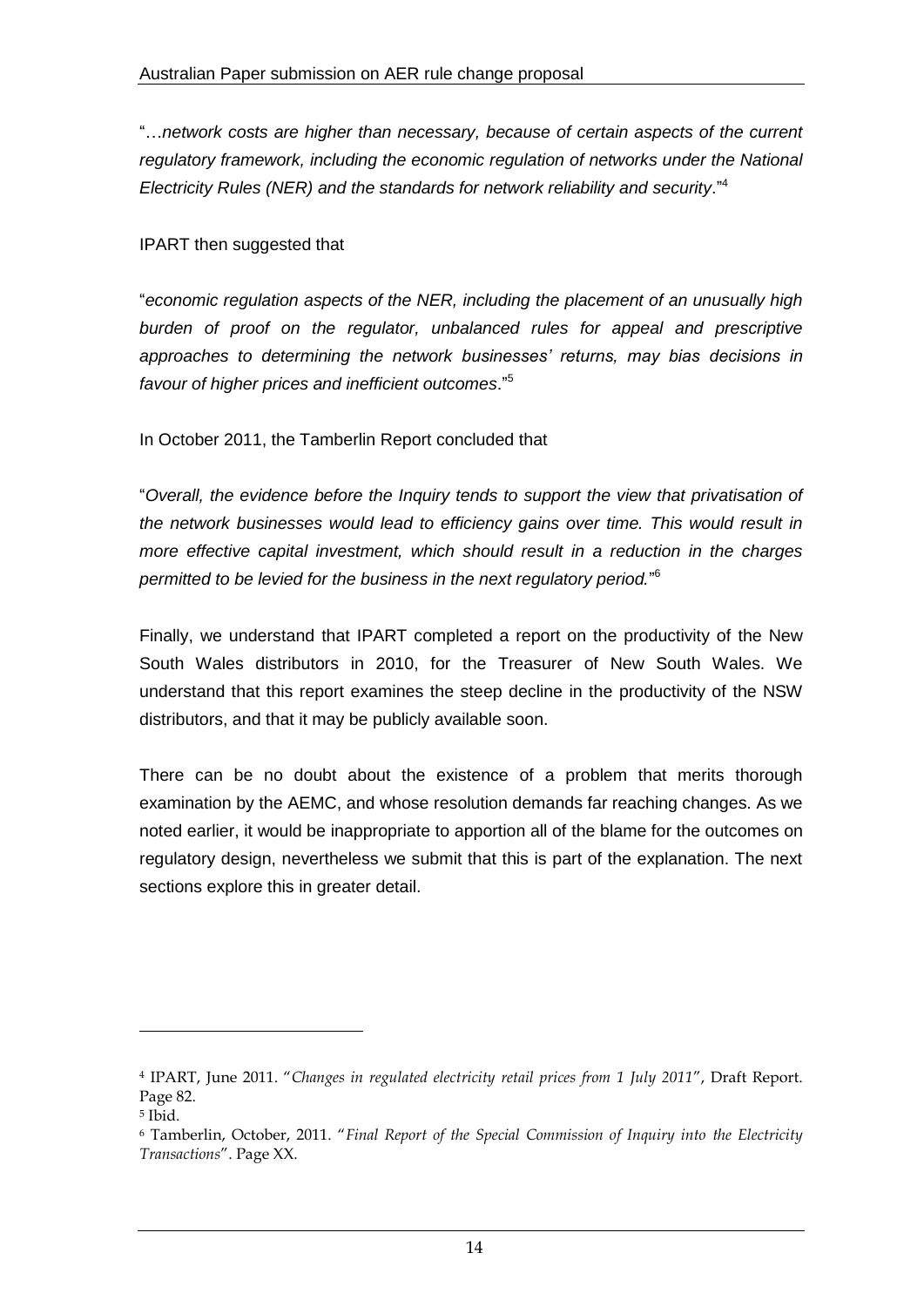## **3 Is the problem the conduct of regulation or the design of regulation?**

Grid Australia and the Energy Networks Association have claimed that the problem is the conduct of regulation, rather than regulatory design. Their claim is that the AER does not understand their businesses and that it is prone to error (which is why they say they have so frequently sought merits review of the AER's decisions by the Australian Competition Tribunal).

By inference these networks associations and their members assert that if the problem with the conduct of regulation was rectified, regulatory allowances would be even more generous than they have been. This is a somewhat different interpretation to the problem of the conduct of regulation alluded to by Mountain and Littlechild (2010) who suggested that the AER might be able to go further (i.e. set tougher price controls) even within the existing regulatory framework. They pointed specifically to the determination of the allowed rate of return and to the use of benchmarking.

We suggest that the claims by Grid Australia and the Energy Networks Association are easily dismissed. It is all too easy to assert that the regulator has failed to understand their business and if it had not done so, even more generous regulatory allowances would have been provided. This is a hollow assertion.

The substantive issue is that NSPs have failed to respond to the evidence that the factors that they assert have driven expenditure (demand growth, ageing assets, historic underspending) are in fact poor explanations: as discussed in the previous section some NSPs are evidently able to respond to these factors very much more efficiently than others. It is for the laggards (typically the government-owned NSPs) to refute this evidence before claims that the regulator has failed to understand their businesses can be taken seriously.

Returning to the substantive issue of the relative contribution of regulatory design and the conduct of regulation to the observed outcomes, our assessment is that in many cases it is difficult to establish the relative importance of the design of regulation and the conduct of regulation in explaining the observed outcomes.

One view is that the AER may be less constrained by the existing Rules than it suggests it is. An alternative view is that the AER is bound by a narrow reading of the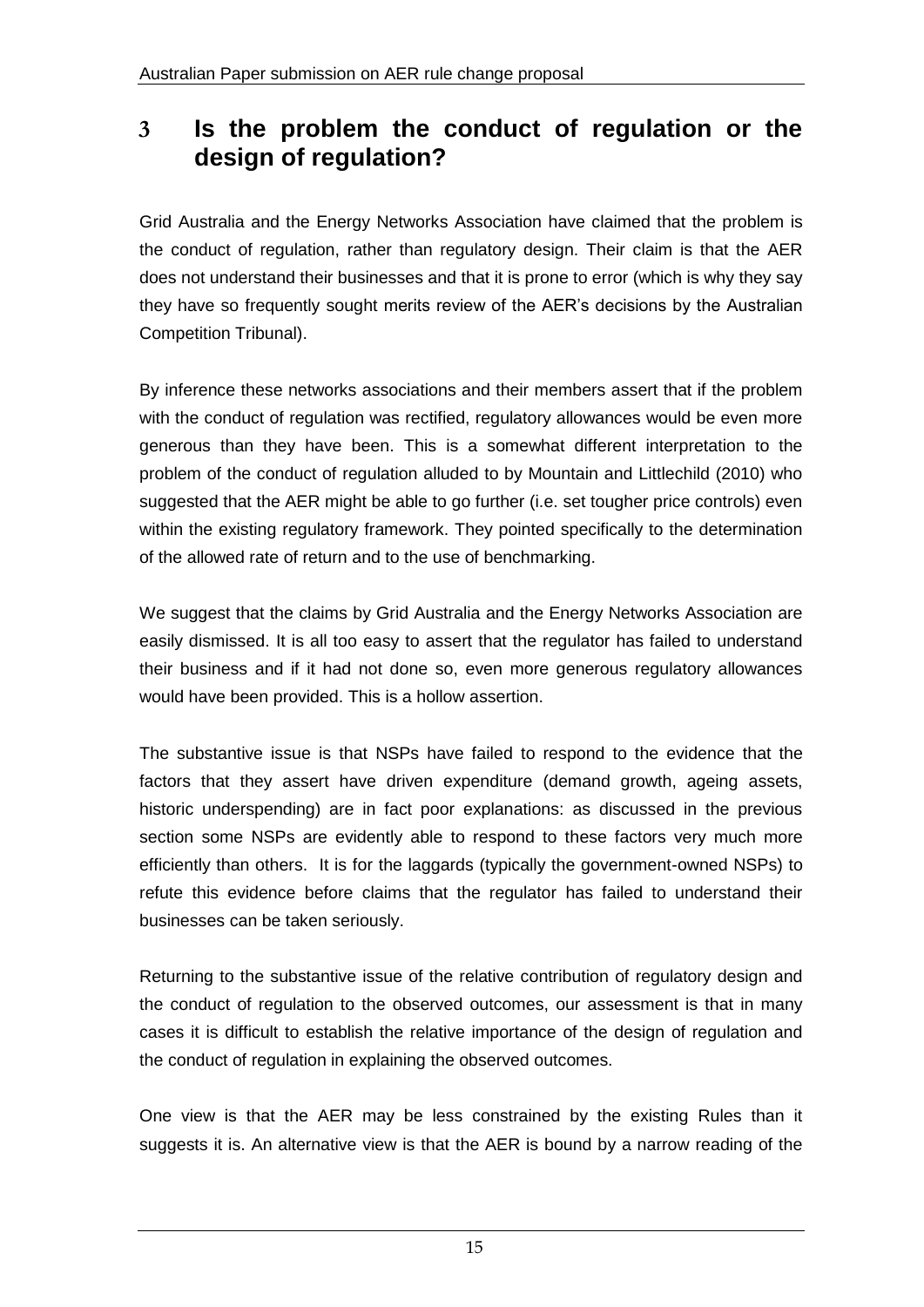Rules in order to avoid lengthy appeals against its decisions, not least in view of the scarce resources that such appeals can consume. Ultimately this does not need to be resolved in assessing the AER's proposals. The AER has said unequivocally that it feels excessively constrained by the Rules. It made this view known during the consultation on the Chapter 6A Rules in 2006, and now five years later it is making the same views known again. As the next section discusses in greater detail, the AER has proposed some specific changes to the Rules to strengthen its ability to assess NSP expenditure proposals. Australian Paper generally supports these proposals.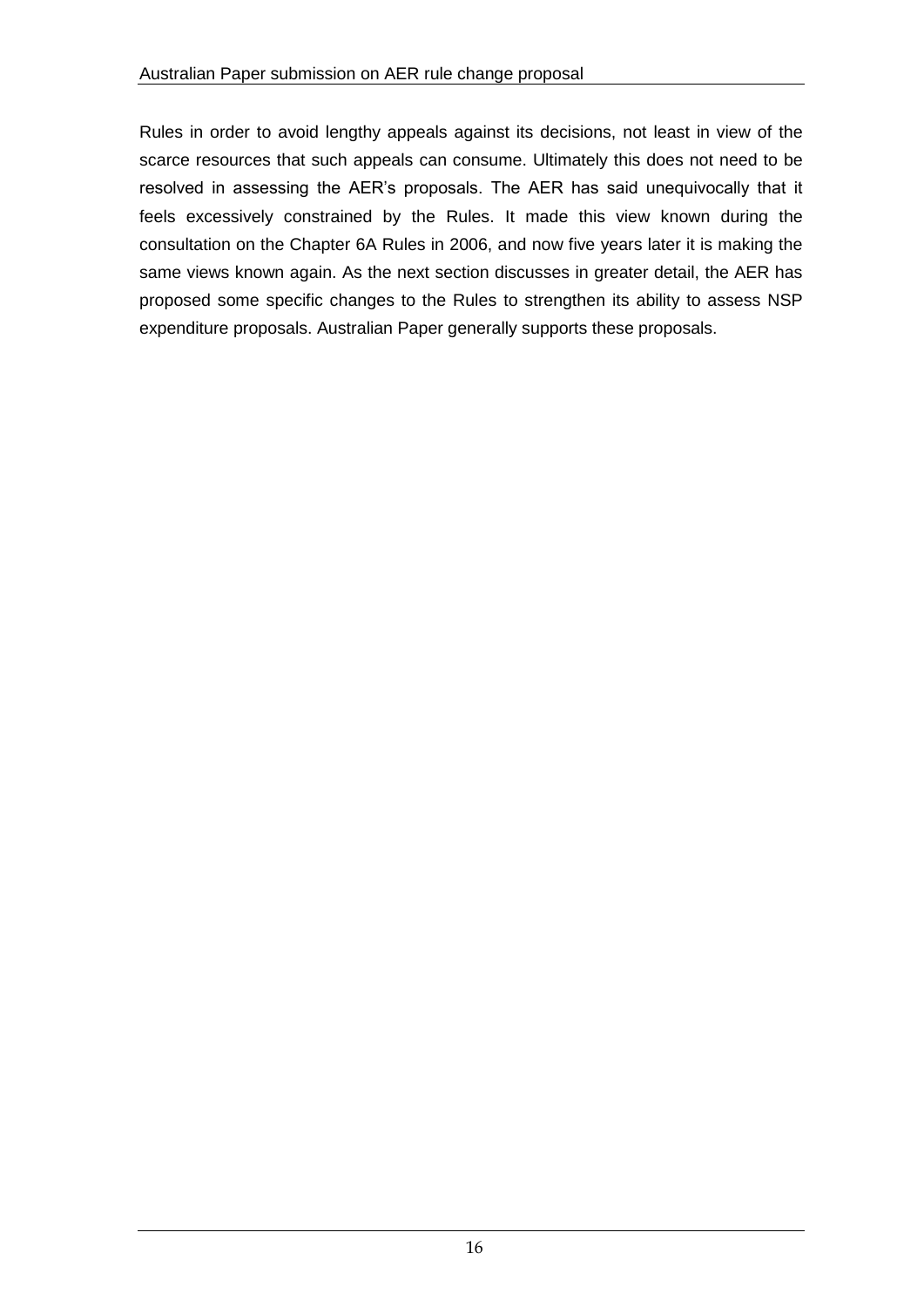# **4 Comment on the AER's proposals**

This section sets out Australian Paper's comment on the AER's proposals. It comments firstly on the issue of discretion versus prescription, which John Pierce has specifically sought comment on, as discussed at the Brisbane Forum. It then comments on the AER's proposals on the capex and opex framework, capex incentives and regulatory processes.

## **4.1 Discretion versus prescription**

The AER's proposal suggests that prescription (what it calls "the detailed codification of the methodology of economic regulation") has hindered its ability to "*appropriately"*  regulate NSPs. Specifically it has claimed that such detailed codification:

"..*has restricted the AER's ability to effectively balance the interests of both consumers and regulated NSPs when making regulatory determinations and hindered the AER's ability to respond flexibly to changing circumstances*".

The AER suggests that this has resulted in regulated prices higher than the level associated with efficient investment and operation by NSPs.  $^7$  The AER is suggesting that there is a dichotomy between prescription (which it suggests is in NSPs interests) and discretion (which it suggests is in consumers' interests).

We partly agree with this description of the problem. AP's view is that the Rules need to ensure that the AER is properly empowered to undertake its duties. Specifically, the AER must be able to make decisions "in-the-round" reflecting information and argument presented to it by the NSPs, but also its own critical assessment of such information and argument. Often such critical assessment will rely on the exercise of judgement reflecting consideration of NSPs' incentives (both in the construction of their regulatory proposals and in the subsequent execution of their activities).

1

<sup>7</sup> AER proposal, page 12.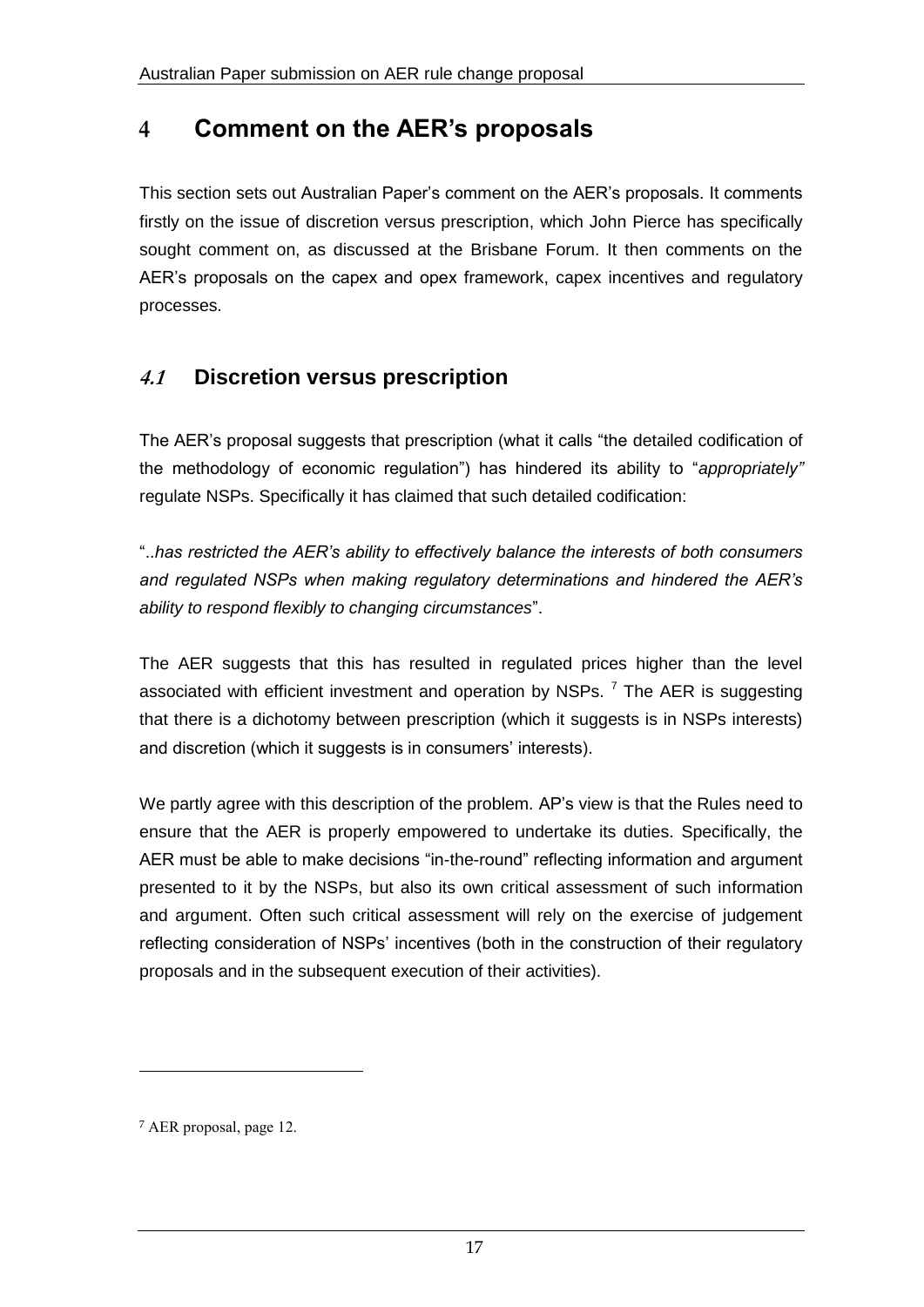Typically such judgements are not conducive to arithmetic demonstration or variance analysis against an NSP's proposal. The design of the regulatory regime must ensure that the AER is empowered to make such judgements, without needing to present calculations to the NSP's satisfaction, or to explain these changes as variances against the NSP's proposals.

In this regard, we suggest that there are two specific clauses in the Rules that discriminate against the AER exercising its judgement, as it reasonably should be allowed to. In particular:

- **Presumption in favour of the NSPs:** Chapter 6 (6.12.3(f)(1) and 6A  $\bullet$ (6A.13.2(a)(2) limits the AER's discretion to vary NSPs proposals by requiring the AER to adjust NSP's claims "on the basis of" the NSPs proposals.
- **Onus of proof:** (clause 6.12.2(ii)) sets specific requirements that the AER needs to satisfy in demonstrating to DNSPs that they are wrong. By contrast, the widely accepted process in public administration and economic regulation is the other way around: the regulator specifies the requirements that the regulated businesses need to meet to establish their claims to the regulator satisfaction.

The AER is accountable for the conduct of regulation and if it feels unduly constrained in its ability to exercise discretion then relaxing such constraints may help to restore the AER's proper accountability, and the integrity of the system of economic regulation.

However, while the RCC supports changes to the Rules in these areas, in a more general sense, we suggest that prescription is not *necessarily* in NSPs interests, and neither is discretion *necessarily* in consumers' interests. For example, giving more discretion to a regulator that was inclined towards NSPs might be expected to result in decisions more favourable to NSPs, than would be the case if there were prescriptive rules that restricted the regulator's ability to do this.

As such, we suggest that describing the problem as a dichotomy between prescription and discretion is not useful. The problem is better described as poorly-specified prescription. Well-specified prescription might be expected to satisfy certain characteristics, such as it:

- 1. reduces regulatory risk to the benefit of NSPs and energy users;
- 2. lowers costs in the administration of regulation;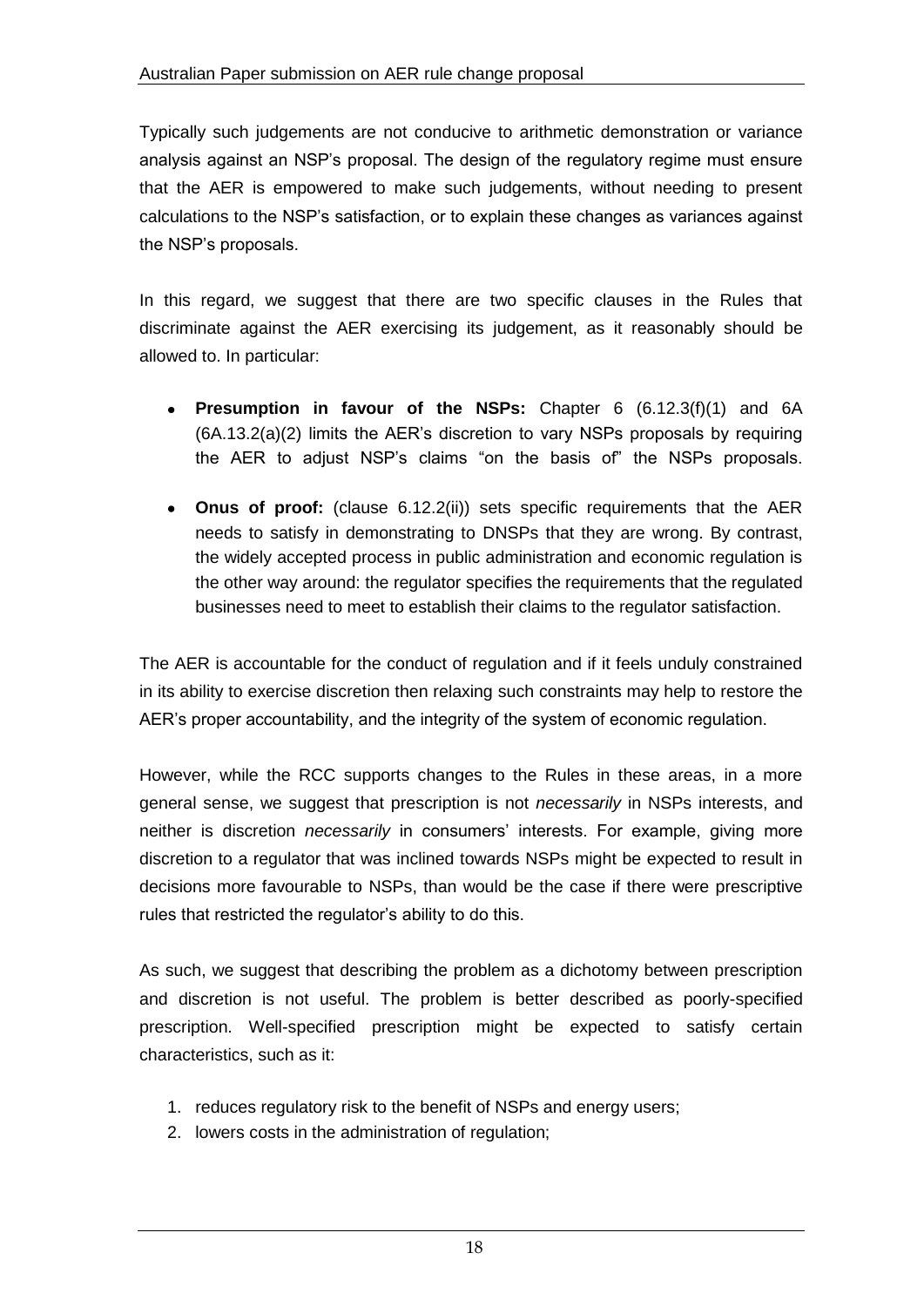- 3. promotes regulatory accountability; and
- 4. recognises the incentives established through the system of regulation and the NSPs response to those incentives.

In the rest of this section, we apply this thinking in our comments on the AER's proposal to change the rules in respect of the opex/capex framework, incentive design, the treatment of the cost of capital and changes to regulatory procedures.

### **4.2 The AER's proposals for the determination of opex and capex allowances**

The AER has proposed the following changes to arrangements for the determination of opex and capex allowances:

- 1. Remove the requirement that the AER has to accept an NSP's proposed opex or capex if it reasonably reflects the required expenditure;
- 2. Remove the requirement on the AER to determine an opex/capex allowance "based on" the distributor's proposal (applies to distributors only);
- 3. Deletion of most "expenditure criteria" including the criterion requiring the AER to have regard to the circumstances of the transmission or distribution NSP;
- 4. Re-ordering various expenditure factors and adding a "catch-all" factor so that the AER can consider any other factor that it wishes to.

The AER has suggested that the rules it refers to, encourage NSPs to propose higher levels of expenditure during the regulatory period than is likely. The AER also suggests that the rules that it refers to force the AER to develop a line-by-line assessment of an NSP's opex and capex proposal.

Fixing prices or revenues for a period of time – as is the case with the price/revenue cap regulatory model specified in the Rules - creates an incentive for NSPs to propose higher expenditure levels than they think likely. This is not an outcome of the specific rules that the AER has referred to, and neither is it likely that the AER's proposal to change these specific rules will change this incentive. In addition, it is not clear that the existing arrangements necessarily force the AER into a line-by-line assessment of NSP expenditure proposals, as the AER has suggested. However, AP supports the AER's proposed changes in this area for the following reasons: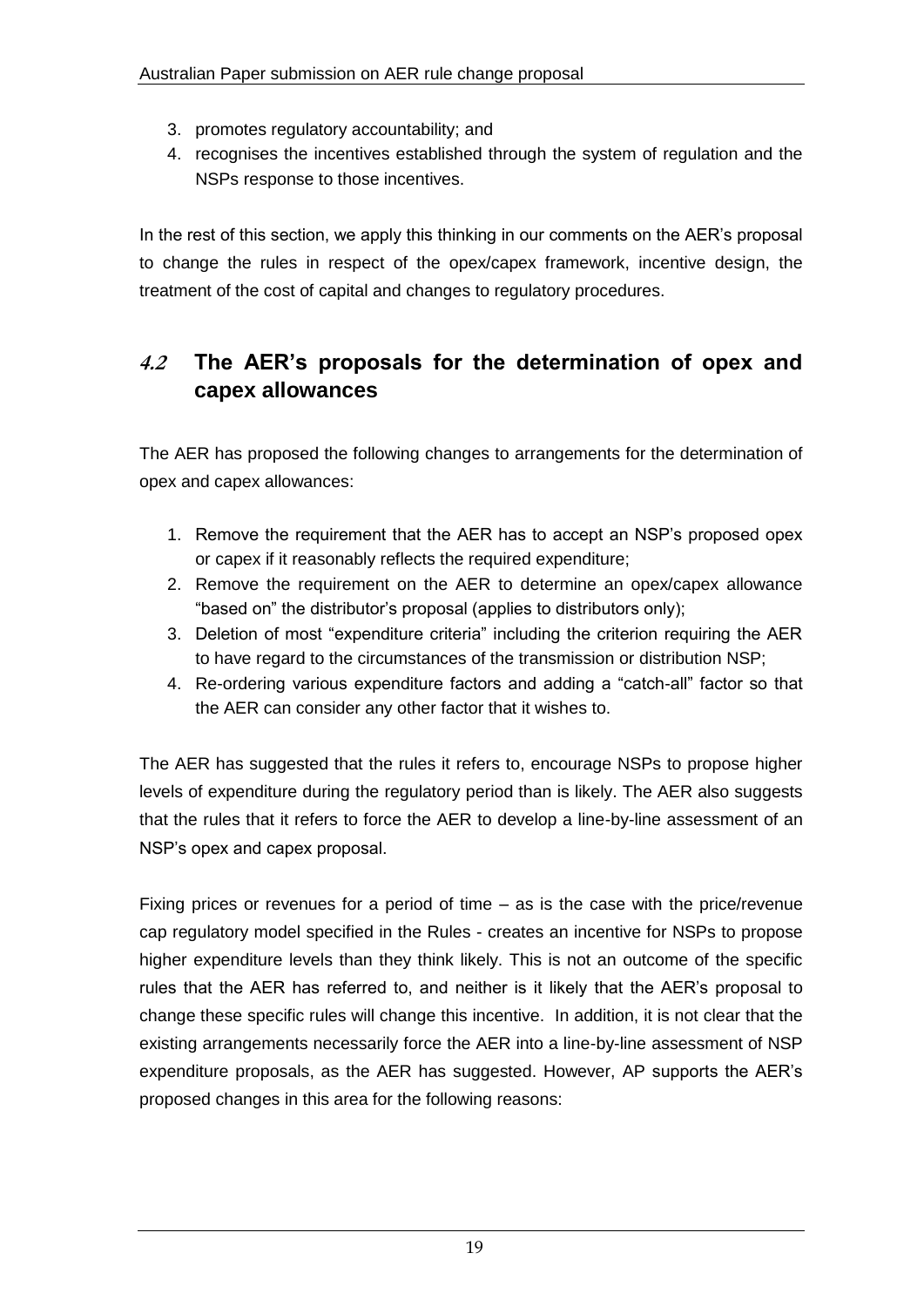- 1. Removing the requirement on the AER to accept an NSP's proposal if it reasonably reflects the required expenditure is a sensible simplification of the Rules. If a proposal was reasonable, the AER can be expected to accept it, the AER does not need to be instructed to do so;
- 2. Removing the requirement to determine opex/capex allowances "based on" a distributor's proposal is a sensible change. Restricting the AER to make changes based on distributors' proposals can be expected to have unreasonably restricted the AER's discretion, to NSPs' benefit and at consumers expense;
- 3. Removing the expenditure criteria from the Rules is again a useful simplification; it is particularly valuable to delete the requirement that the AER have regard to the circumstances of the NSP. Such a requirement is at odds with the philosophy underlying price cap regulation (i.e. the purpose of the regulation is to mimic outcomes that would be delivered in competitive markets and in competitive markets consumers don't pay more to compensate for the competitive weaknesses or inefficiencies of the competing producers).
- 4. Adding a "catch-all" expenditure factor so that the AER can consider any other expenditure factor that it wishes to, is a sensible addition to the AER's discretion.

In summary, while it might be argued that there is more that the AER could do even within the current Rules; the AER's proposals are at the least a sensible simplification of the existing Rules. That the AER considers that these changes promote regulatory accountability is an added attraction. On this basis, AP supports their adoption.

## **4.3 The AER's proposals on incentive design**

The AER has proposed several changes to the design of incentives to make these incentives more powerful – particularly in the circumstances that NSP spend more than their regulatory allowances (as has typically been the case for government-owned NSPs). The AER's main proposals in this area are as follows:

- 1. **Strengthening the incentive not to overspend the allowance:** Only capex up to the forecast would be automatically added to the regulatory asset base. Forty per cent of capex in excess of the allowance would be funded by shareholders and the remaining 60 per cent would be borne by customers;
- 2. **Discretion to decide depreciation calculation:** The calculation of the closing regulatory asset base would be based on depreciation of the actual expenditure incurred or the allowed expenditure, with the choice at the AER's discretion.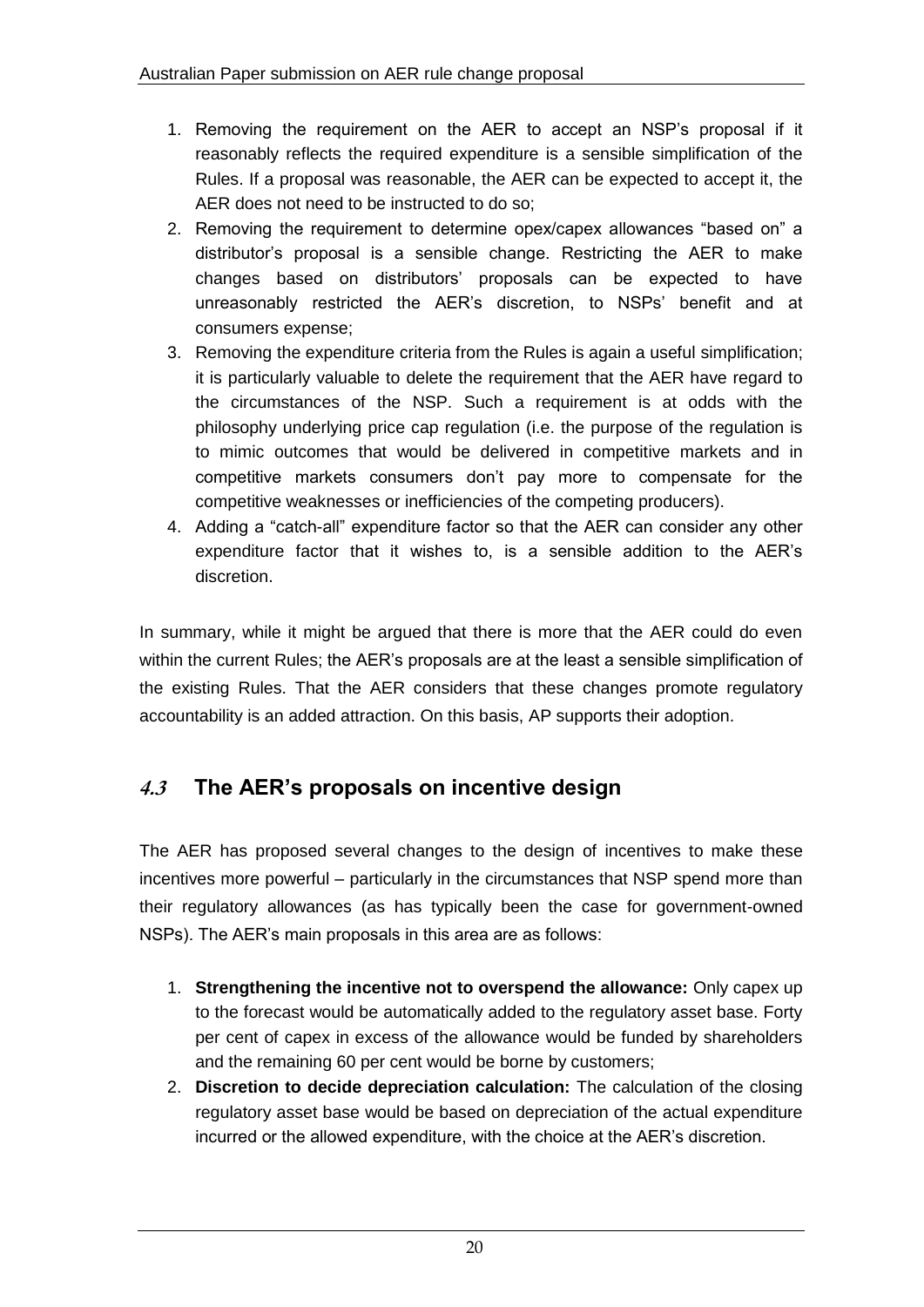- 3. **Re-openers:** DNSPs can apply to re-open regulatory decisions during the regulatory control subject to a \$10m threshold (only applications to increase expenditure by more than \$10m will be considered and the AER proposes that this trigger level will be amenable to change by the AER);
- 4. **Contingent projects:** DNSPs can propose "contingent projects" during the regulatory control determination. This would allow for a more-or-less automatic adjustment of the regulatory allowances if investment in those contingent projects proceeds during the regulatory control period;
- 5. **Pass-thoughts:** NSPs can apply to pass-through certain costs subject to the impact of those costs being greater than 1% of regulated revenues.
- 6. **Ex-post adjustment of the RAB:** in the calculation of the regulatory asset base at the end of the regulatory control period, the AER reserves the right to adjust the RAB to exclude the impact of changes in capitalisation policy or relatedparty margins.

The design of regulatory incentives is a complex subject and merits detailed consideration. The comments in this section should be considered preliminary and subject to further consideration.

There is little doubt that the regulatory incentives established by the AEMC are too weak. Detailed monte-carlo simulation of these incentives by Mountain-Nuttall Consulting in 2005 which was included in the ACCC's submission to the AEMC in the Chapter 6 review, concluded that it was highly likely that NSPs would over-spend their allowances because the incentives to reduce capital expenditure below the regulatory allowances were too weak. This is indeed exactly what has occurred with the government-owned TNSPs to which this regime applied, and also the governmentowned DNSPs under similar regimes applied by QCA and IPART in their previous regulatory control periods. As such, the case for strengthening the penalty for overspends is sound and AP fully supports the AER in this.

The AER's proposed 40/60 split is arbitrary  $-$  as indeed would be any split. An important factor in choosing this split would be whether it is sufficiently large as to provide an adequate discipline on NSP expenditure, particularly by government-owned NSPs. Our initial view is that the proposed 40/60 split should provide an adequate discipline on NSPs to spend within their regulatory allowances.

The remaining elements of the AER's proposals on the design of incentives are less attractive. While the AER has strengthened the penalties faced by NSPs for overspending regulatory allowances, it has included provisions for re-openers,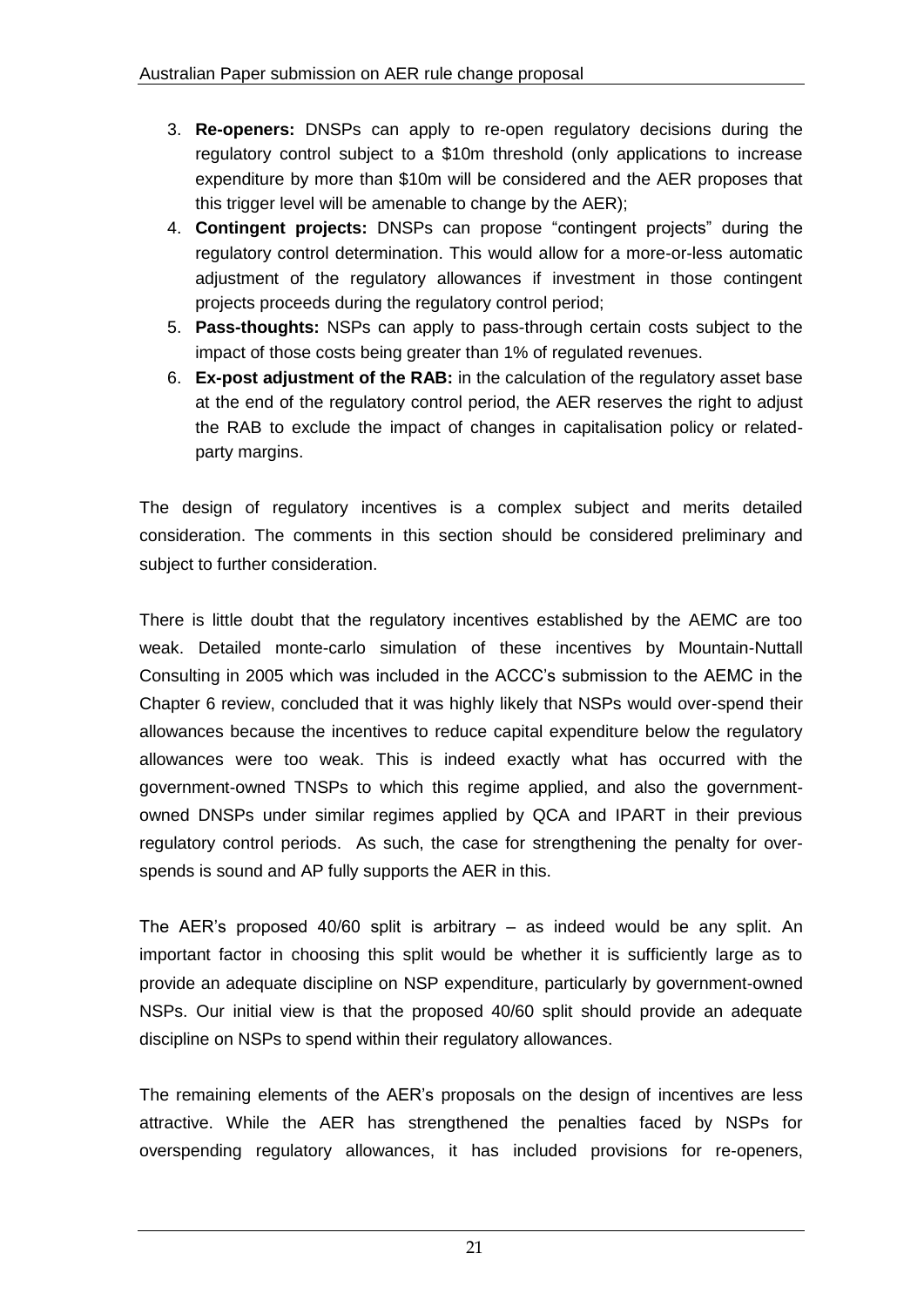contingent projects to be applied to DNSPs (they already apply to TNSPs) in addition to the existing pass-through arrangements.

These additional provisions weaken the capital expenditure disciplines (why bother to constrain expenditure if you can just apply to the AER for a contingent project, passthrough or re-opener). Furthermore these mechanisms create moral hazard, encourage cost shifting and reward rent-seeking. The philosophy underlying price cap regulation is that NSPs will be set a reasonable expenditure allowance (which users would be required to pay) on the clear understanding that the future is uncertain and hence the efficient level of expenditure is uncertain. It is for the NSPs to discover the efficient level of expenditure in response to incentives that allow them to increase their profits if they reduce expenditure below regulatory allowances. The price cap regulatory approach recognises that much of an NSP's expenditure program is fungible and that what is lost on the swings will be gained on the roundabouts.

The AER's proposals undermine the philosophy of price cap regulation by providing many other ways in which NSPs may recover expenditure from consumers, other than through the main price control. Presumably the AER was minded to bolster these various forms of cost pass-through on the basis that if it did not do this, NSPs might not be able to meet their reliability targets if future events turned out to be less benign than expected. But the arrangements that the AER has proposed are at the expense of weaker cost control and hence higher prices to all energy users.

There are other ways that the AER might ameliorate its concern about reliability of service provision by, for example, strengthening service standard incentives so that NSPs suffer material financial losses if they fail to meet reliability performance standards.

If the AEMC is minded to extend the contingent project and re-openers to DNSPs as the AER has proposed, we suggest that the AEMC might consider protections against cost-shifting, rent seeking and moral hazard. This might be achieved through:

- Some form of "excess" so that NSPs are required to absorb the first \$x millions  $\bullet$ of any claim before costs associated with contingent expenditure; pass-throughs or re-openers are reflected in regulated charges;
- Restricting the ability of an NSP to apply for a re-opener or contingent project  $\bullet$ only if the total capex and opex during the regulatory period has exceeded the allowed expenditure for the period.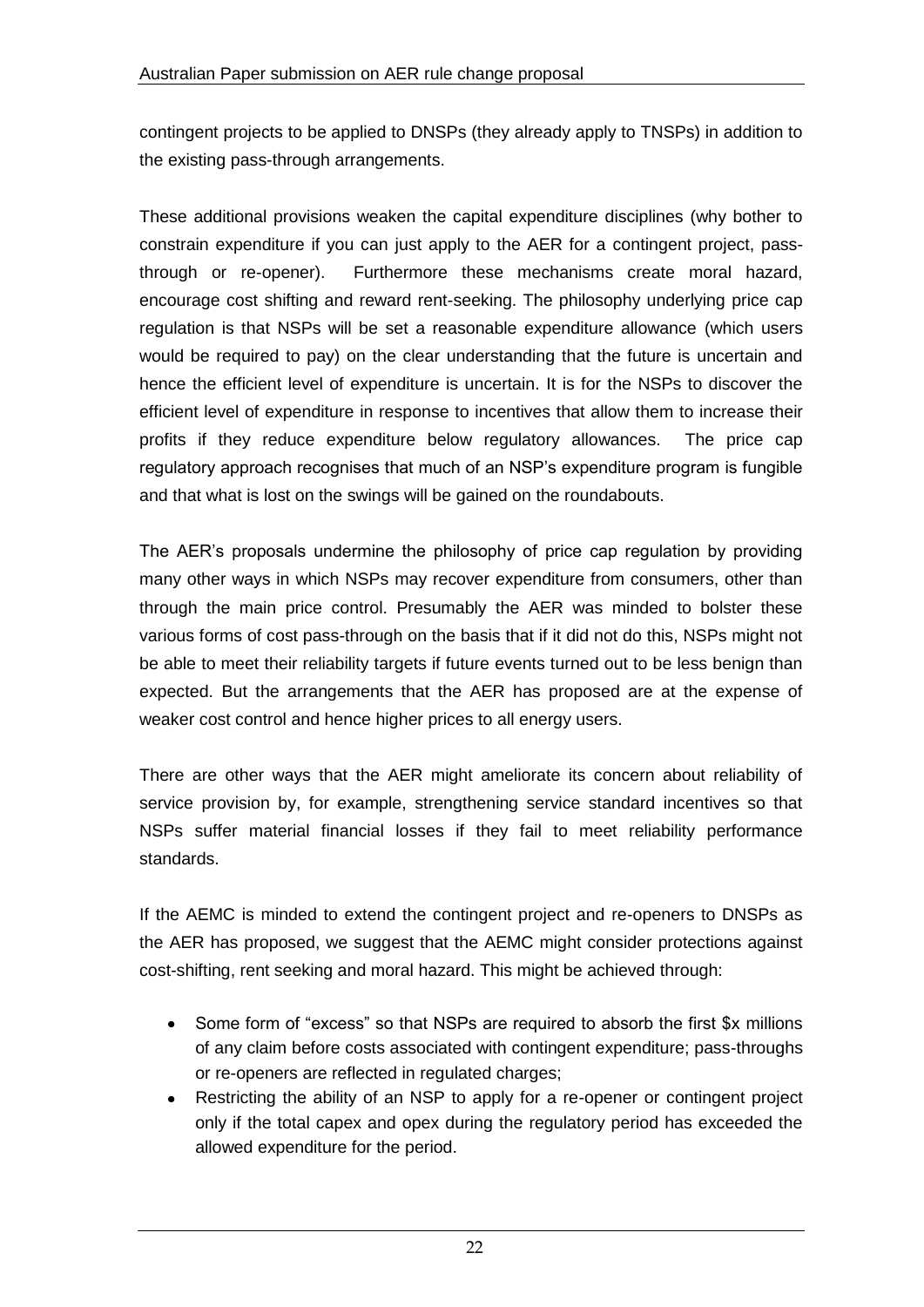$\bullet$ Requiring the NSPs to demonstrate that substitution of projects (as any other business would be obliged to do) had been considered and a detailed report being provided showing why this approach was not a viable option.

Ultimately the incorporation of so many additional intra-regulatory period adjustment mechanisms undermines the fundamental design intent of price-cap regulatory controls - which is to fix prices/revenues for a defined period of time and through this establish incentives for TNSPs to efficiently manage costs, with the benefit of such cost reductions being shared with consumers through price reductions in subsequent regulatory periods.

Incentive design matters and AP would prefer to see a carefully developed analysis of alternative regulatory designs. Arguably the available evidence suggests that that price cap regulatory forms have not been successful in the economic regulation of government-owned NSPs – and hence alternative approaches merit consideration. The AER's proposals have not considered or evaluated alternative designs and so we would like to encourage the AEMC to undertake such consideration as part of its review.

Finally, the AER's proposal that it should have discretion to decide the basis upon which it calculates depreciation (proposed or actual expenditure) might be considered further. An important consideration in incentive design is ensuring that investors and managers understand the incentives that they operate under. As such, we suggest it would be better to settle on one or the other basis for the calculation of regulatory depreciation, rather than leave it to the AER to decide in each regulatory decision. Our preference would be for the use of actual expenditure in the calculation of the closing regulatory asset base.

## **4.4 The AER's proposals on the cost of capital**

The AER has proposed:

- the withdrawal of the provisions in the Rules specifying the calculation of the return on debt, and in its place the AER should be allowed to determine the return on debt as part of its periodic WACC reviews;
- $\bullet$ the withdraw of the provisions in the Rules for the calculation of the risk free rate; and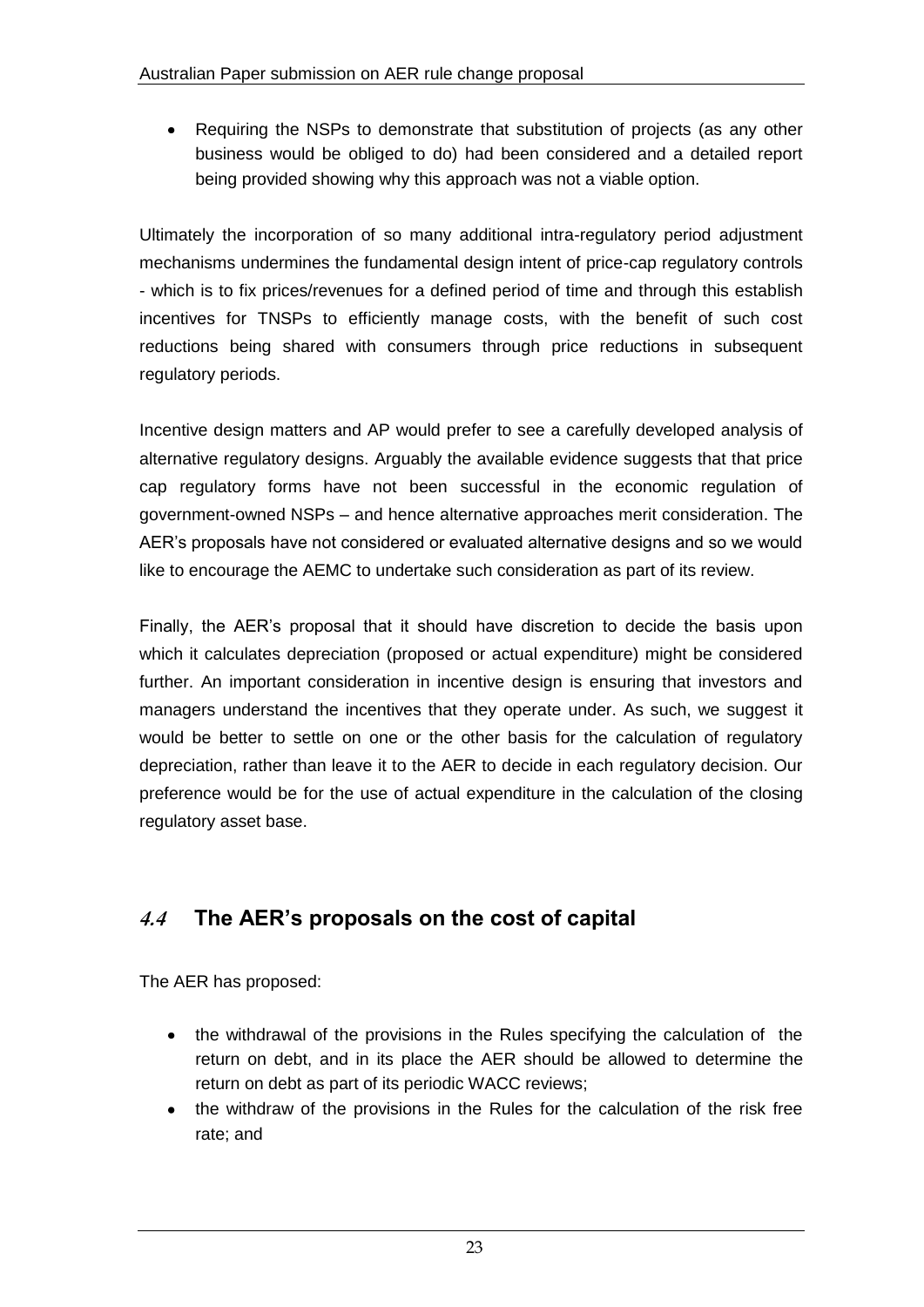the withdrawal of the provisions in Chapter 6 requiring the AER to vary the  $\bullet$ Weighted Average Cost of Capital (WACC) parameters from the values determined in its periodic WACC reviews if there is persuasive evidence to do this.

The AER's proposal on the specification of the return on debt can be contrasted with the Energy Users Network Rule Change Committee's (RCC's) proposal that the regulatory determination of the return on debt should be specified in the Rules, based on the RCC's recommended formulation. The RCC's rule change proposal sets out in detail why the RCC considers that the Return on Debt should be specified in the Rules rather than being left to be determined in periodic reviews by the AER. Rather than reiterate those arguments here, AP refers the reader to the RCC's proposal document for a detailed presentation of those arguments.

The remaining questions (from Australian Paper's perspective) is whether to support the AER's proposal:

- to change Chapter 6 (to withdraw the requirement to change parameters if there is persuasive evidence to do so);
- that the specification of the risk free rate be taken out of the Rules (both Chapter 6 and Chapter 6A).

AP's preliminary view is to support the AER's proposals on the first of these, but not the second. On the first, the "persuasive evidence" clause has been used by NSPs to appeal AER decisions. These appeals on the averaging period for the risk free rate, and Gamma, have had a very significant impact on electricity prices – an impact that would have been even higher if the Queensland Government had not chosen to reject the outcome of the ACT's Gamma decision based on the ACT appeal that its own distributors had raised. There is reason to be very concerned about ACT decisions on WACC – not least in view of their impact on electricity prices – which the ACT did not even consider in its decision on either the value of Gamma or the averaging period for the risk free rate. For these reasons AP agrees with the AER's proposals to eliminate the "persuasive evidence" clause from Chapter 6, and with it the ACT's review of some of the AER's WACC decisions.

On the AER's proposal that the specification of the risk free rate be taken out of the Rules, AP's preliminary view is not to support this. The rate is used in the calculation of the return on equity. While AP does not support the existing specification of the risk free